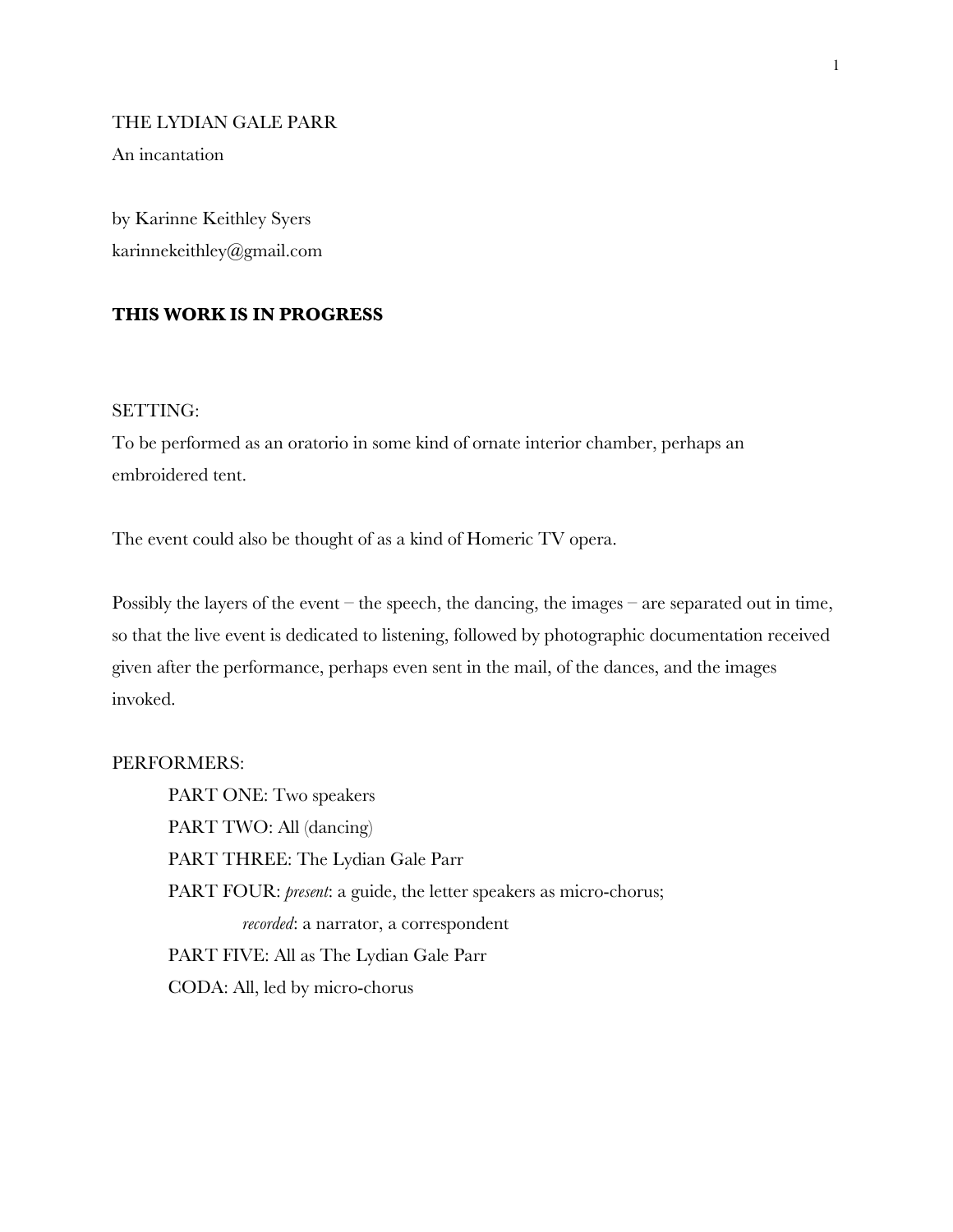# **PART ONE: LETTER (The American)**

Performed by a pair of emissaries, speaking in almost-unison. Readings of the letter might be performed with a minute choreography of rib cage mobility, breath, chest collapse and expanse, recollection of *épaulement* (codified options for shoulder placement in ballet) or other classical or invented techniques of posture, lean, glance aversion, blinking, and actions of the lips that don't involve speech.

A double slash (//) in the middle of the line indicates two simultaneous lines to be spoken slightly differently by each of the speakers, according to whether they are standing on the right or left. Where the double slash is broken between the end of one line and the beginning of the next, those two lines are spoken simultaneously.

# **One**

I came out of a high-walled city. I saw the walls from the outside. I was in the air, turning away. I have done nothing. I have done nothing to the cooing of pigeons. I will give with an unsparing hand. I dreamt there was another lobe of this city. The buildings were tall and made of stone. I dreamt but I was only waiting. I don't command. I wrote a letter of pure friendship. I was a long time looking. I was speaking in terms even more ecstatic than those.

I don't pretend you could hear nothing. No, I don't pretend it.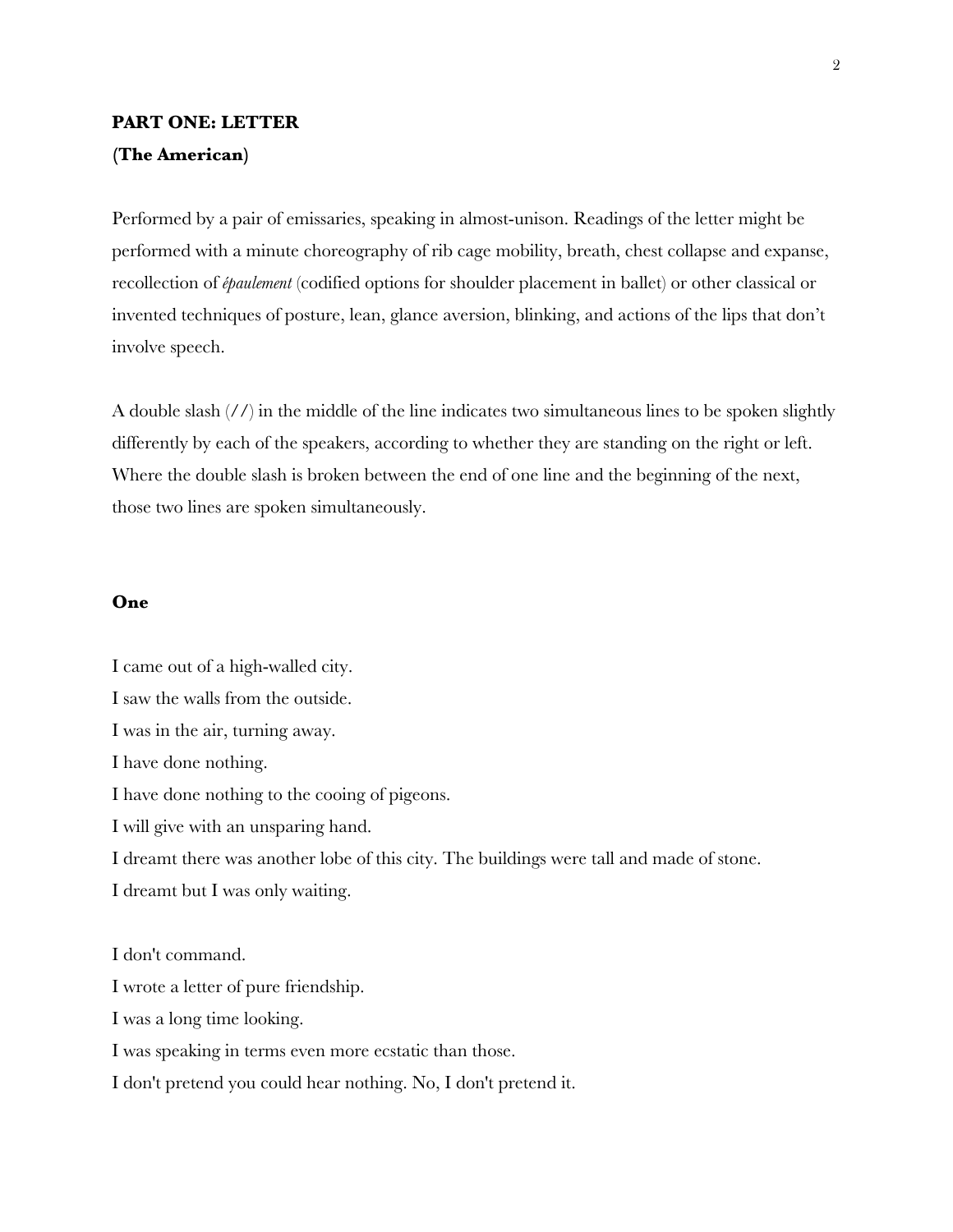I speak in terms even more dramatic than those.

To give you warning.

"One should be glad to think of nothing!" said L. to me.

I am curious about this slender tree.

I will move at my ease through these agreeable stations.

I permit you to doubt it.

I give a clear account of nothing.

I knew a high-walled city not otherwise remembered.

I knew but had not been inside.

I spoke and manifested freely. // I spoke freely like a ghost.

Lead me out of the room.

Sit down in the silence. // Lie down in the silence.

Offer yourself for sale.

I can't see anything in it.

I turned away because I could not justify myself.

I remember myself then.

I remember myself, looking up.

Look up again.

Looking up again.

Might be looking up now. // Might be lying down now.

I have said nothing.

I have said nothing to the anger of dogs or the frailty of windows. /

/ I have said nothing to the grafting of plants or the startling of birds. I have said nothing to the grafting of plants or the startling of birds. /

/ I have said nothing to the anger of dogs or the frailty of windows. I have said nothing to your radio or to your computer.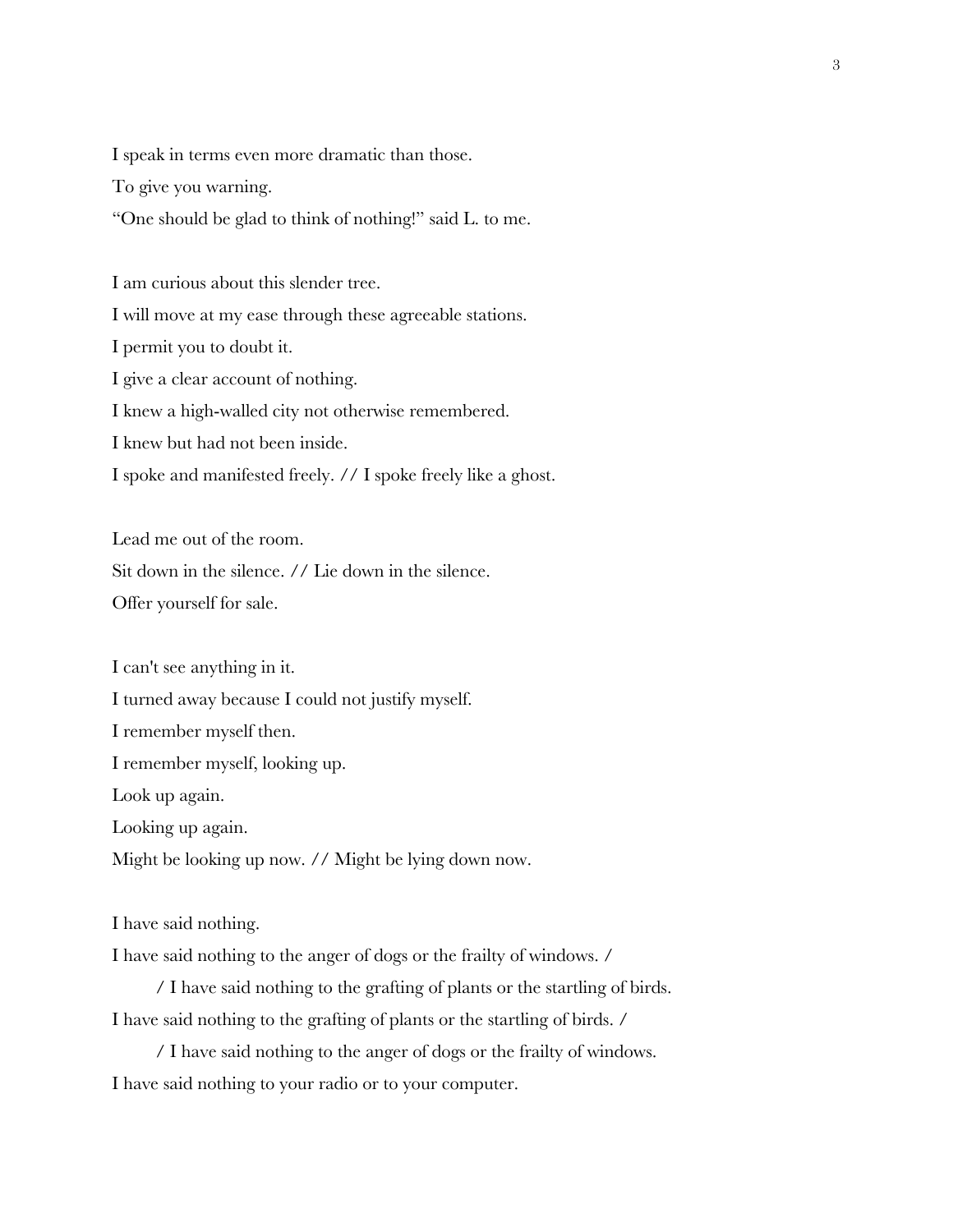I said ancient things. I said these are ancient things. I said I am Gale Parr. My name is Lydian Leslie Parr. I come from a high-walled city I cannot remember.

You must make it be quiet. I need to sleep but cannot. Might be sleeping now. // Might be fading now.

I have done nothing but remain near at hand. I have done nothing but cook my dinners next to it. I have done nothing but find out how to drive home. I was curious about the slender tree. I was moving at my ease through the spacious gallery. I held or said something.

Take it out of the room. Go on, take it out of the room. I took it out of the room because I could not justify it. It spoke in terms even more salacious than those. It was a letter of pure disgust. // It was a letter of pure inquiry.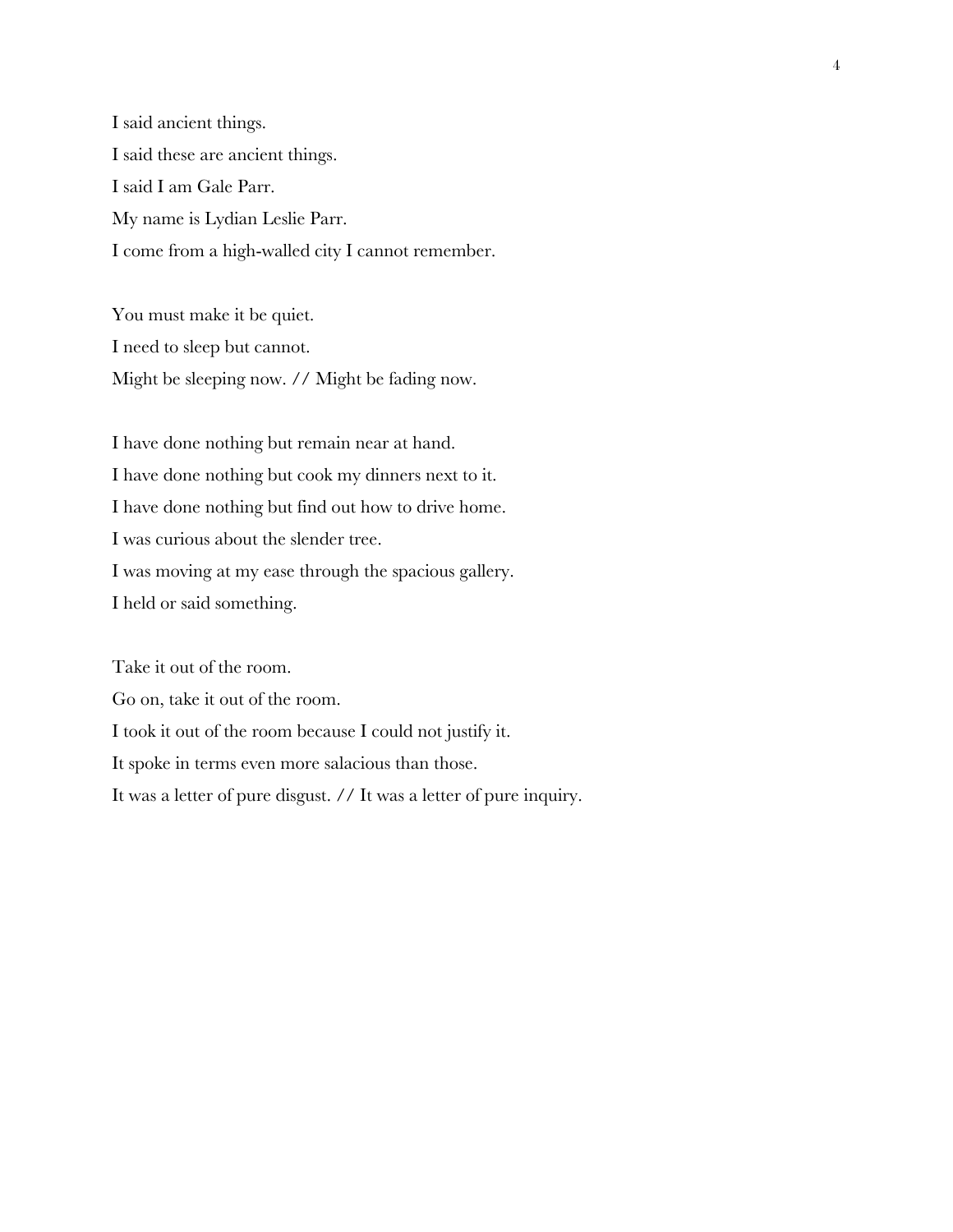## **Two**

I want to see from the high casement the world you propose.

I want to see its spectacular violence.

Its oracular violence.

From a high perch in a slender tree of the last century.

I will know when this freedom has been too intense.

I will know better how to plausibly fail.

That easy feeling about life —

Don't answer me now.

I accept you.

I accept you on any terms.

Lead me out of the room.

Walk me to that slender tree.

Put your face to the ground and be graceful. // Put your face to your hand and be grateful.

I spoke easily about it.

How I entered the house by a mysterious process.

By an unspecified process.

How I don't know what it is.

How I cannot remember the walls.

I will not recall the terms. // I will not refuse the terms.

I don't take his manner of life. // I don't take his ideas about life.

I know the opening in the mountainous surround.

A mirror covers it over, an invention of the moment.

I cannot possibly find it. // I cannot possibly claim it.

I cannot possibly cover it. // I cannot possibly repeat it.

Not vicious or malicious.

Not noble or majestic.

*"We launched our hero upon the current."* 

*"We found a vast region."*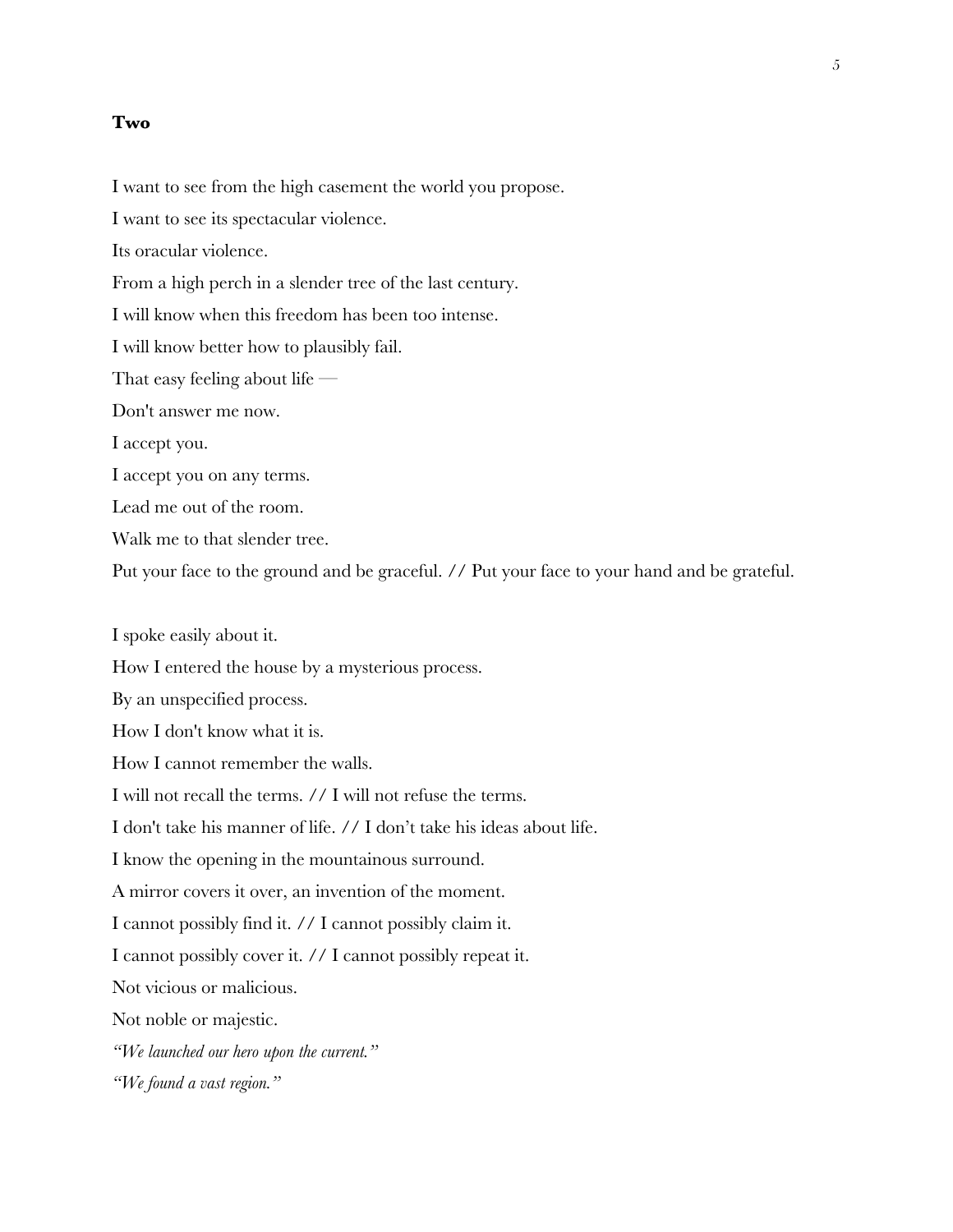I accepted it on any terms. Sit down and be watchful. // Sit down and recover yourself. Descend by an unspecified process, says the Lydian Gale Parr. To a surface unspecified. A chair you cannot see. Cannot possibly see. // Cannot possibly reach.

There are bells ringing now. They ring with unsparing hands. They have done nothing to my unsparing hand. My hand unsparing.

Something bends. A feeling bends over there. // A feeling bends under me. At the ceiling, // Like a ghost, on the roof beyond the ceiling. // under the roof just like a ghost. Packed away like casement windows. // Bends above, with you below. Open me outward. Let me look at the world you envision. I cannot possibly know it. // I cannot possibly recover.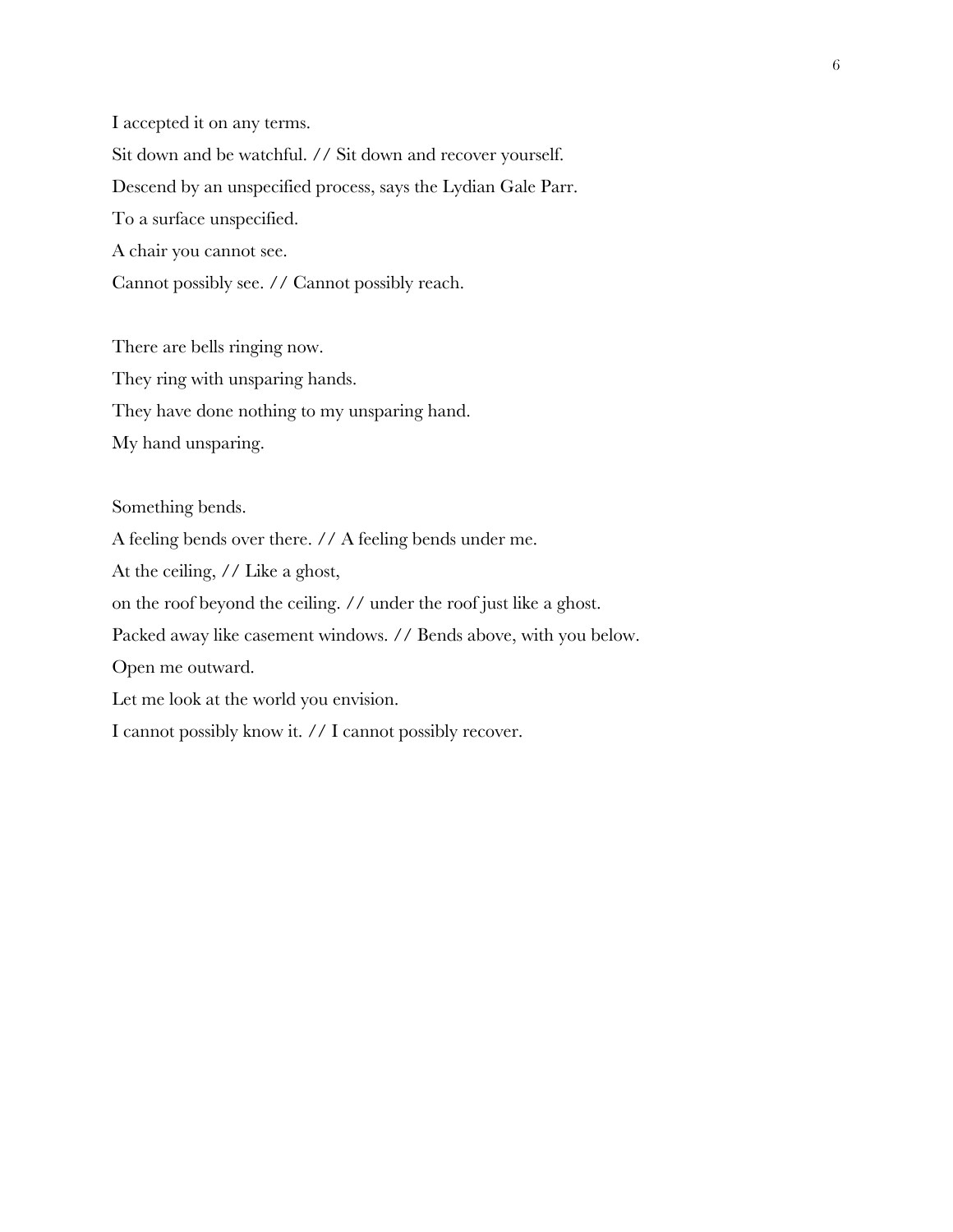# **Three**

She studied drawing.

When he was dull, she studied drawing, looked across the river, felt savage.

She succeeded. He remained.

He remained without human ingredients.

I am perfectly free, I said, very dully. // I am perfectly free, I said, very bravely.

I am left perfectly free to go in quest of one simple, practical impulse to hang in vaguely lustrous folds about her body.

It folded about her.

I don't know what they have done.

Pleased by your swiftness.

Pleased by your taking command of it.

Pleased by the dismal iterations of mysterious brilliancy in this valley thick-planted with grey trees.

I am not to see around it.

Might be swiftly selling it now.

Might have traded you for something lustrous.

Stop at the mark.

Tell what lies beyond that slender tree.

Seen through a rough aperture in the wall.

In a low-descending wall.

Now gone to ruin.

Now finished for the night. // Now finished for the likes of us.

Now drained away.

Now laying beneath my recognition. // Now finished for the likes of us.

Now pretending to do without radiance.

Without the usual level of radiance.

Swiftly passing its single angle.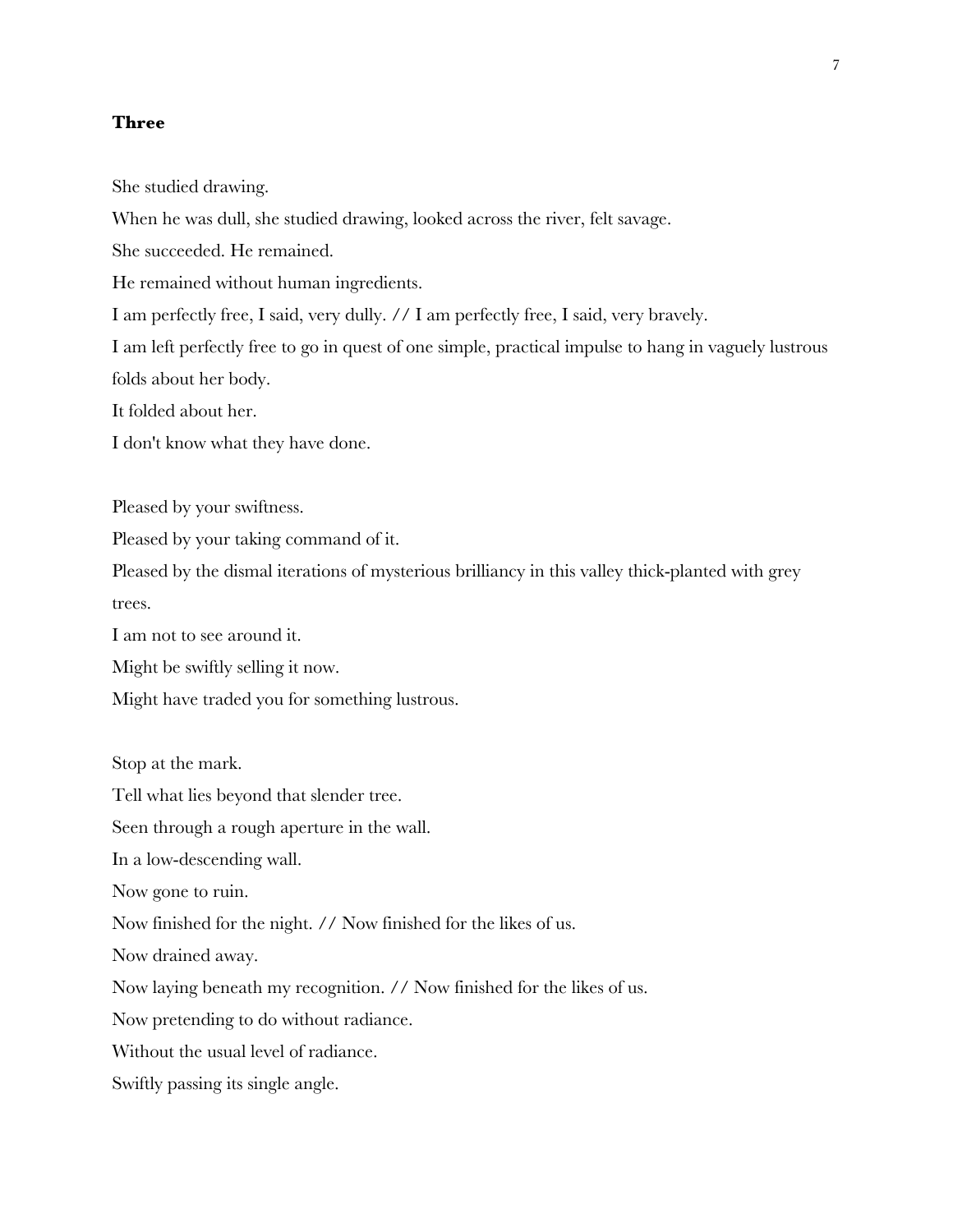Its solitary advantage. // Its magnificent advances. The message does not reach you. // The message advances. I carried the letter but I lost it. // I carried the letter but destroyed it. I reached you without the message. I have gone well beyond it. // I have gone out like a ghost. Gone well beyond that place.

Then, abruptly, I saw nothing. // Then, abruptly, I saw something. Then, abruptly, I was finished for the night. To crawl across that hollow place. On my knees. // Scrape my face. Scrape my forehead. // On hands or knees. I crawled out of a high walled city I refuse to remember. I came holding a letter, which I lost. It was a letter of pure inquiry. // It was a letter of pure denial.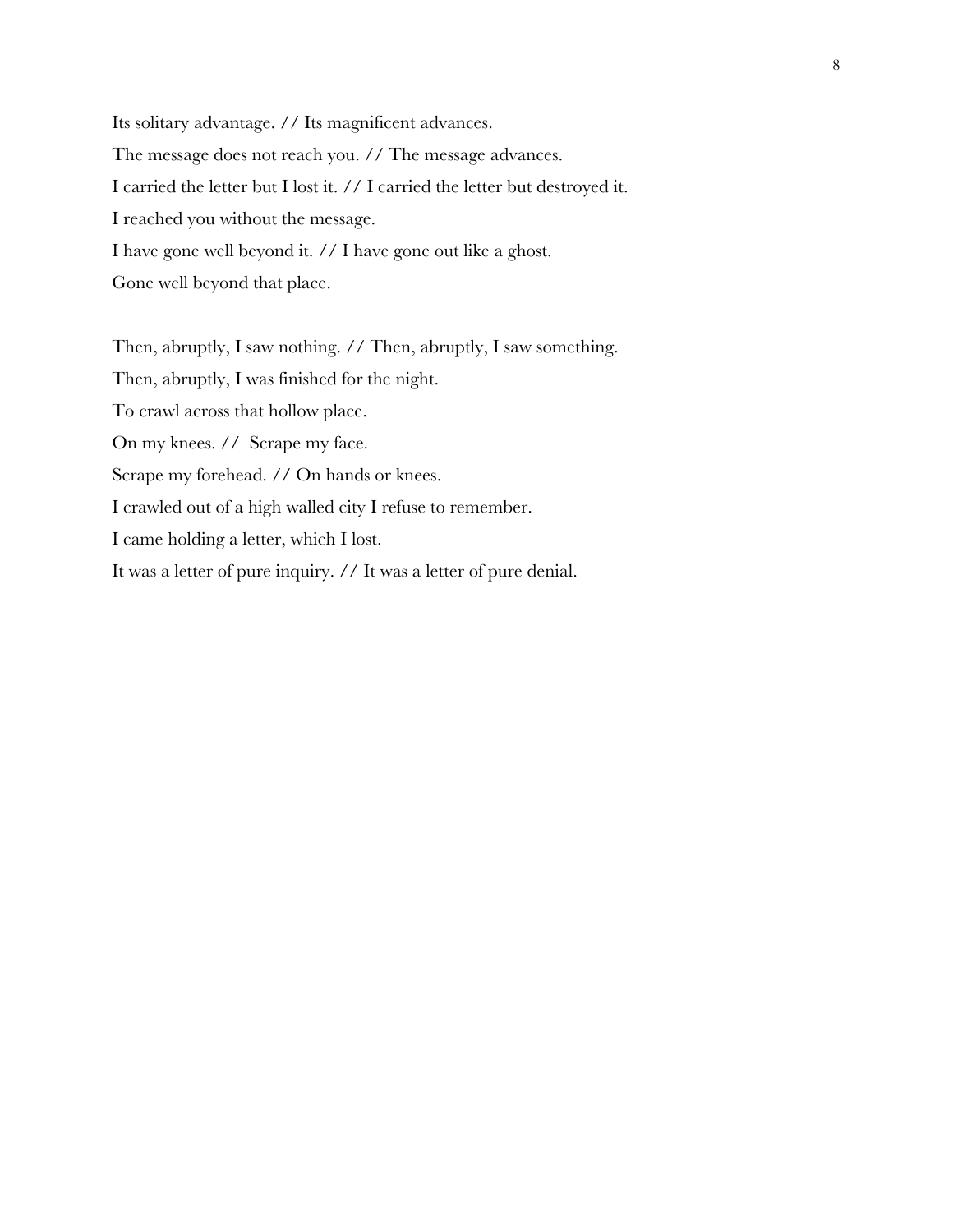#### **Four**

Give me your money. Warn me back from your deliberate excitement. Allow me to profit from your occasion. I don't know why. I cannot escape. I lost my travel clothes. I offered them for sale. *We are old companions in arms,* said the man who bought them. *That is of no use*, said the old woman he addressed. Everything is done in the presence of some evil. Some darkened will. Ask.

I have deprived you of many scenes of lively disgust. I delighted in them intensely before the glass went opaque in the dust. It is a transaction of the interior. I don't know why. It is unclear. // It is unjust.

I invoke a line of all speculation. What all I saw will be of no use. I have all kinds of plans. I have transferred all the items. I have stood before all the scenes. I have seen all the lights go out. What I saw will be of no use.

I want to play a part. // I want to behold it. I want its forms and ceremonies. // I want to behold it. I want you to pass noiselessly through me. // I want to behold it.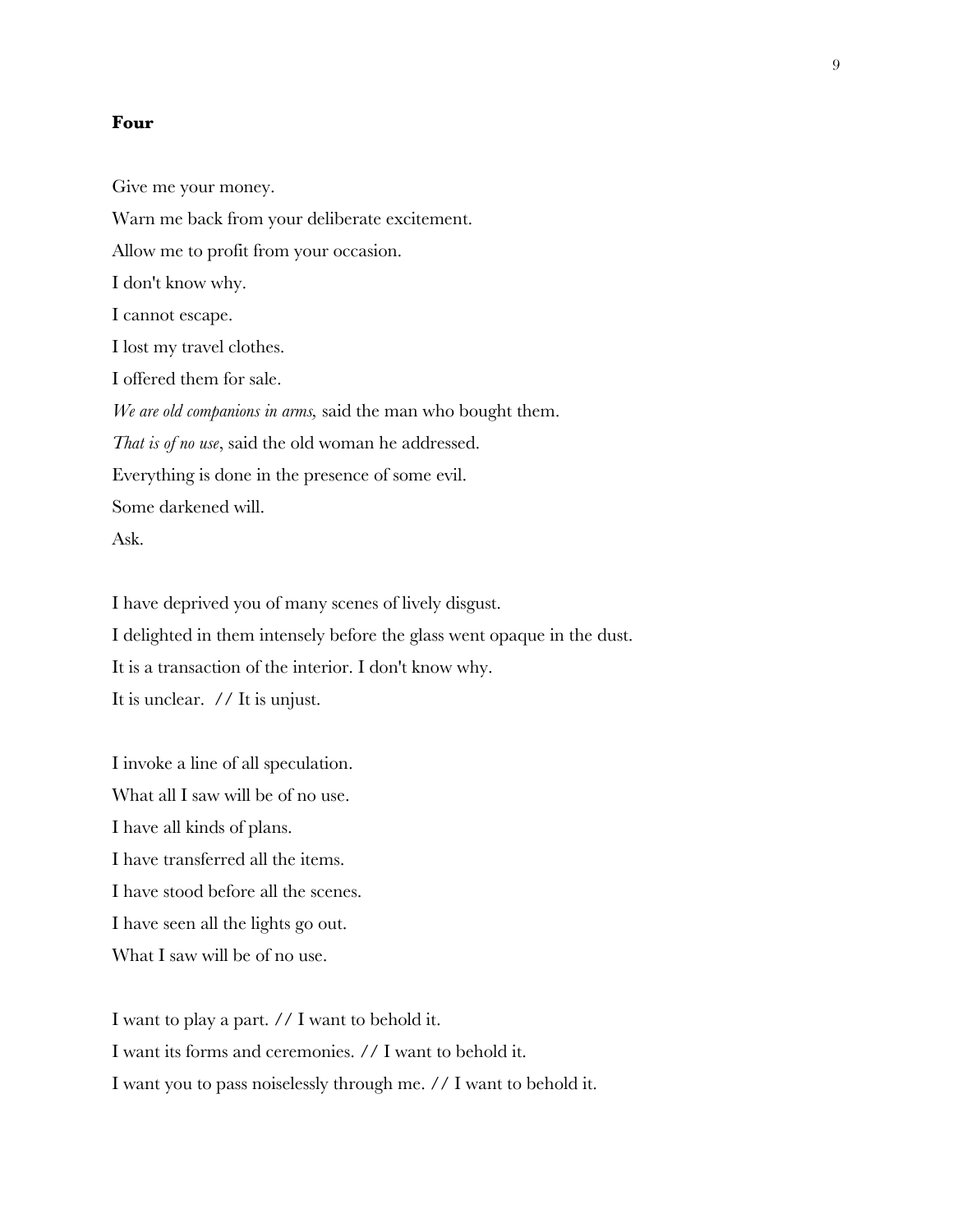To move effortlessly past me. // I want to behold it. Through my oracular violence. // To feel its oracular violence.

Go.

Go on, now.

Going on now.

Might have gone all the way over. // Might have gone all the way out. Might have gone all the way over. // Might have gone all the way out.

Might feel a lightening in the head. // Might feel a tightening in the stomach. Might feel a lightening in the head. // Might feel a tightening in the stomach. Might feel a prickling in the skin. // Might feel a numbing through the blood. Might feel a prickling in the skin. // Might feel a numbing through the blood. Might not find your way. // Might not remember the shape. Might not know how to leave. // Might not know to mark it.

That easy feeling about life. That warning it was coming. That warning you had nothing to do with it. That wavering feeling. // That idiotic feeling. That hollowing feeling. // That blundering feeling. These are ancient things. I said: these are ancient things. I said my name is Gale Parr. I said I am the Lydian Gale Parr. Now arrived on this scene. // Now asking you to leave. Now arrived on this scene. // Now asking you to leave. To disband. // To unhand it. To disembark. // To disband it.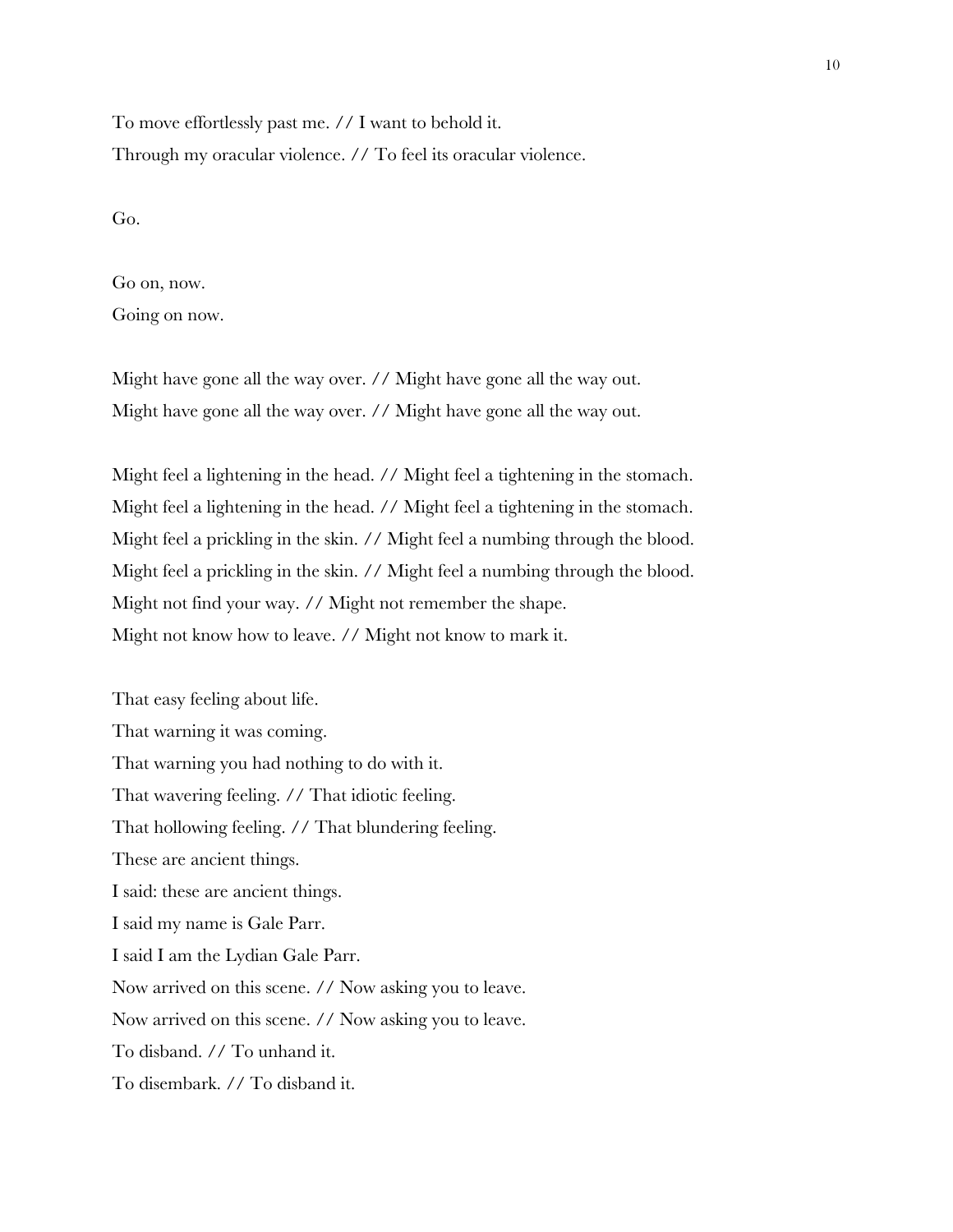To dissolve your understanding. To disperse its fruits. To let them waste. I can't know why.

# **Five (song)**

A third person joins the two speakers of the letter and initiates a song. The only word in the song is "hollow," but it is sung at such strange length and draped over such irregular figures that it begins to sound, occasionally, like the word, "allow."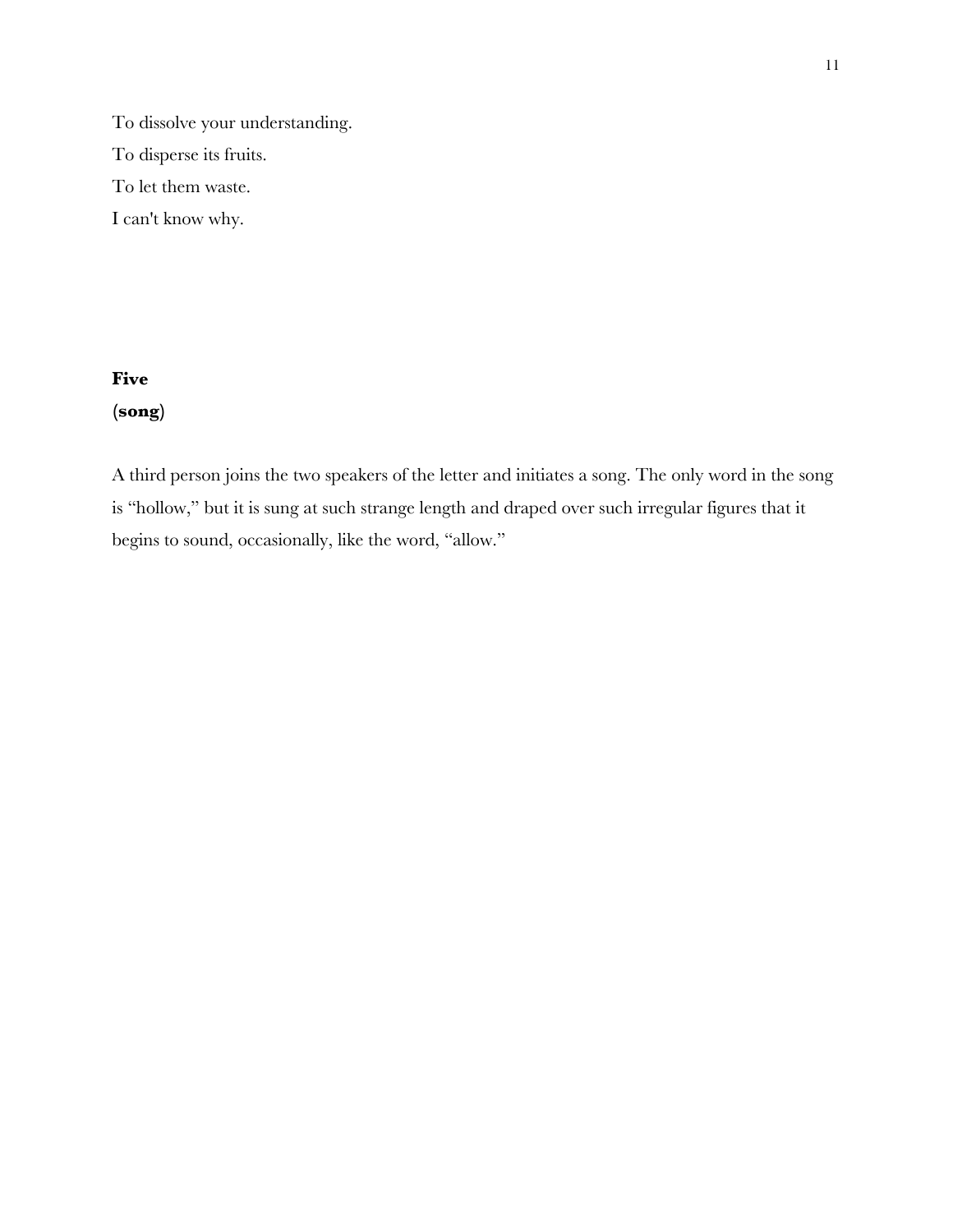# **PART TWO: TAR SPAR**

A long dance displaces the feeling of the letter entirely. It is serene but venomous. The dancers imagine Mont St Michel growing out of their hair, dragging them slightly skyward. But the Mont St. Michel is a model made of ash, the way the pressed ashes of monks are made into little prayer bricks. The choreography should be sourced from the protocols of the renaissance Anti-Masque.

If this dance is withheld from the live performance (see note at beginning of the play) and only "performed" in photographic documentation, the stage direction above should be either read aloud or be projected, and the music of the dance should play out, but with no visible action.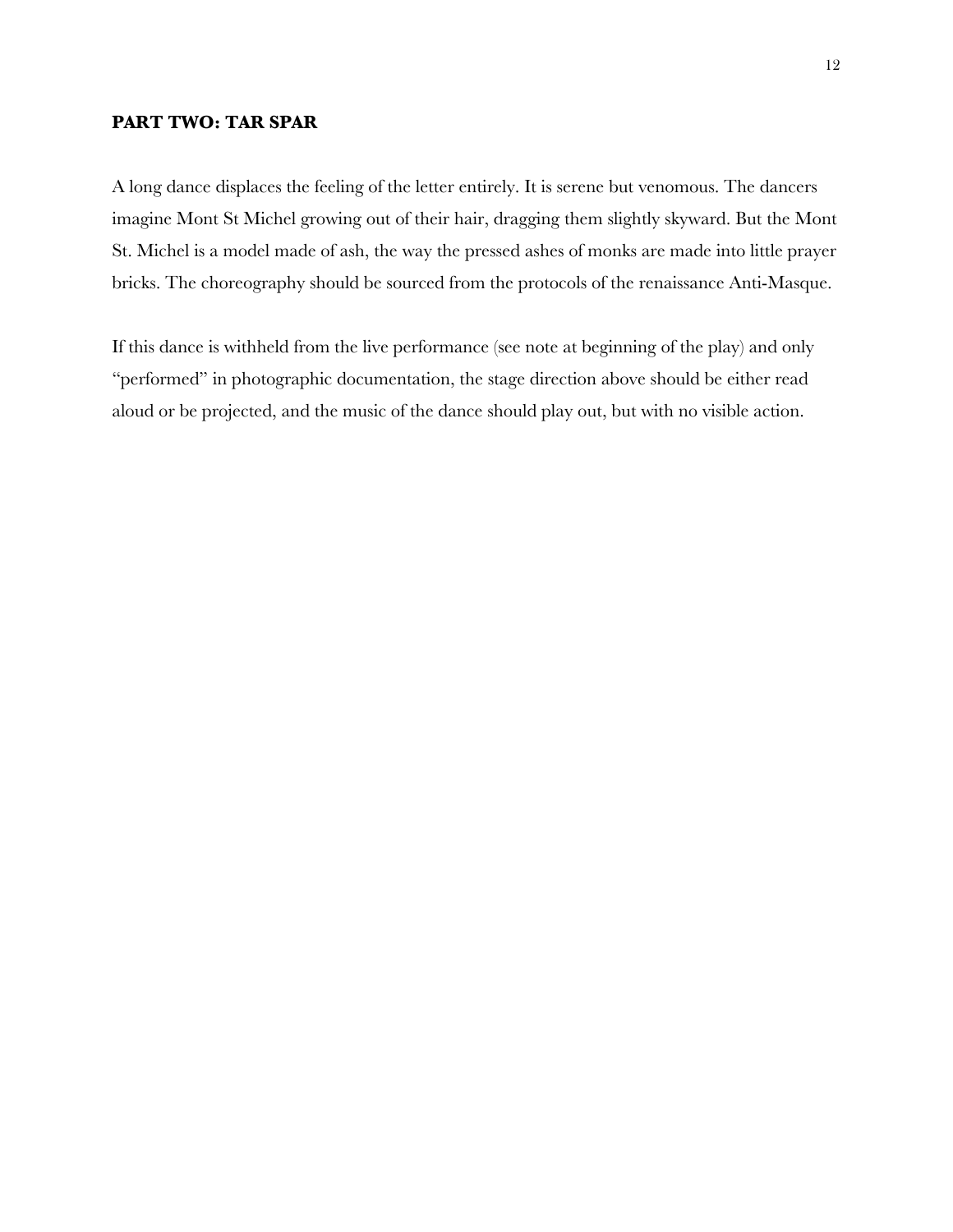# **PART THREE: NARRATIVE OF THE LYDIAN GALE PARR**

Something unrolls, and the lights dim. Some kind of scenery is indicated. This scenery gestures toward the panoramic, and also to prolonged exhaustion, to having come to a kind of end. THE LYDIAN GALE PARR enters, perhaps played by a performer in ornate drag. Certainly she is ornate.

She looks directly into a bright light, directed into her face. The light is moved to a position behind someone present in the audience. Gale Parr takes that person's hand for a moment. Looks at that person with incredible compassion.

# LYDIAN:

I was born into a city surrounded by high walls. When I was young, my city came under siege.

Who sent this wild, raging bull into our country?

Men and boys go out of our city carrying guns and lay down on the soil. When they don't return, I am sent out, to carry a letter.

I carried it very far, but eventually I lost it. Eventually I returned, but was sent out again.

#### *A musical, tonal shift in the environment*

I went out through a hidden passage in the high wall. When you walk beside that wall, even if you resist, even if you do not look, it will fill all your consciousness, as if the wall is trying to recall itself to you. The wall appears to descend from above. This is a wellknown illusion but every year, it astonishes us. In fact, the wall was dug, not built. The wall lay below the ground and the valley was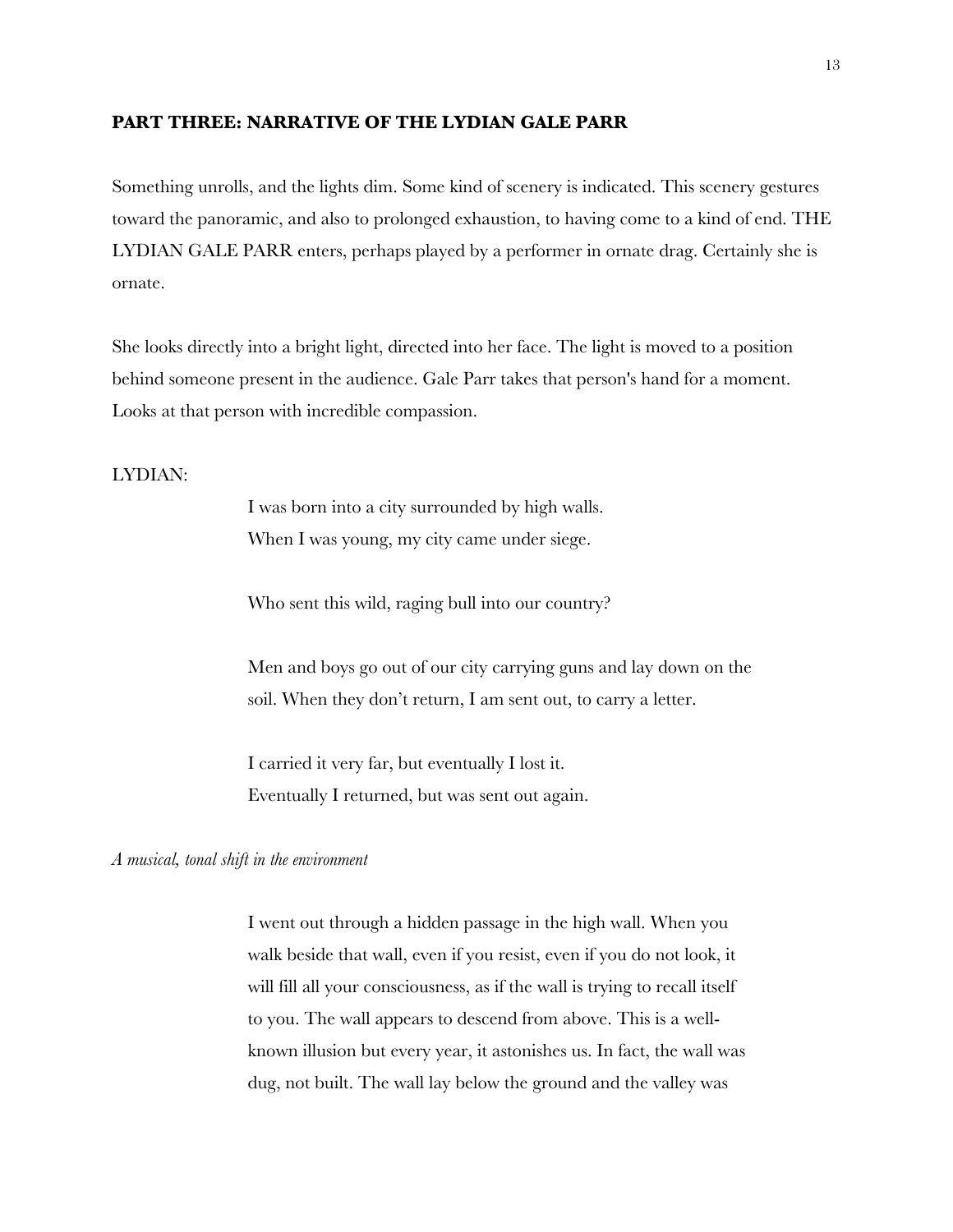dug to reveal it. If when you come alongside, it appears to you to hover, that means you have already been a body buried without ceremony or protection in this open place. That is the origin of my city. I can't know how or why.

A hand draws purely, slowly, freely across a high city wall. A free hand moves without notice across a small jointed place. We are old companions in arms, so I take you to my city. I draw a white glove over your hand and draw your white hand across the wall until we find that aperture, remove its covering, and enter into its expanse, and the emptiness goes on gleaming.

A single opalescent hand lies in the center of the waste, sprouting out of the ground, holding a letter. Somewhere, a waterfall in the shape of a horseshoe pulls itself shut as I take the letter in my own hand and close my eyes. I see my teacher in a wood house beyond the crest of a hill. I see a dog with no teeth guarding a house with no windows. I see barracks covered over by dune grass. I see them sinking. I open my eyes and read the letter. The letter instructs me to begin again. They always do. I leave you and the city.

#### *A musical, tonal shift in the environment, like a key change.*

Beyond the wall, an unusual level of radiance burns my skin. The sand throws light in my eye. No living thing remains to stink in all this radiant heat. *I won't be missed if I lay down right here*. I say this to myself, alone in a vast and radiant plain beyond the wall. Who remains to miss me, a dark eye sent forth by a dead hand?

I have fallen from a great height, and it makes me feel savage. You, with your senselessness and violence, how could you know?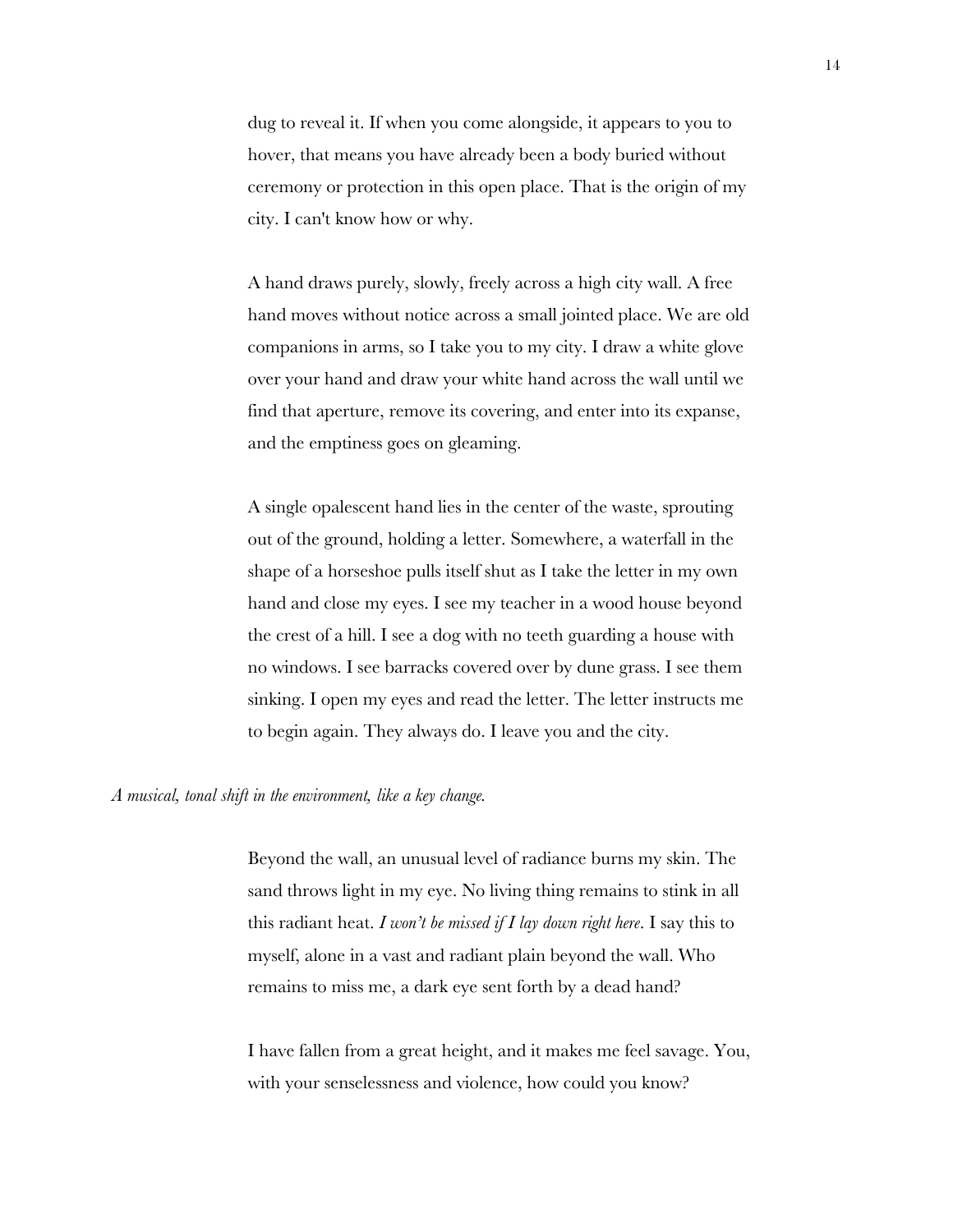Restart, my dear friend, I say to my dear self as I touch my dear body, and I find my way across the radiating plain, holding myself fast with an unsparing hand to some darkened will.

I move at my ease, now. I need to sleep but cannot. I am holding the letter. I have been dressed — by whom? — in the costume of a messenger — how? — and I ascend the ridge, as I did in my youth. "I am curious about that slender tree." I say, as I did in my youth. I give this passphrase to the air because the ridge is evacuated.

The air does not respond.

## "I AM CURIOUS ABOUT THAT SLENDER TREE," I yell.

*The other performers, who are watching, all softly say:*  Better.

*Then The Lydian continues her narrative.*

The air cools, and I make for the solitary tree of the last century, in safety, in silence, in costume.

When I was young, in my city, there were buildings made of stone and like the other children, it was my job to embellish them with bright things. There were houses whose walls were gardens, and walled gardens whose walls themselves were gardens. There were holes in the walls, and those holes were lined with still other gardens.

But I refuse to describe them to you.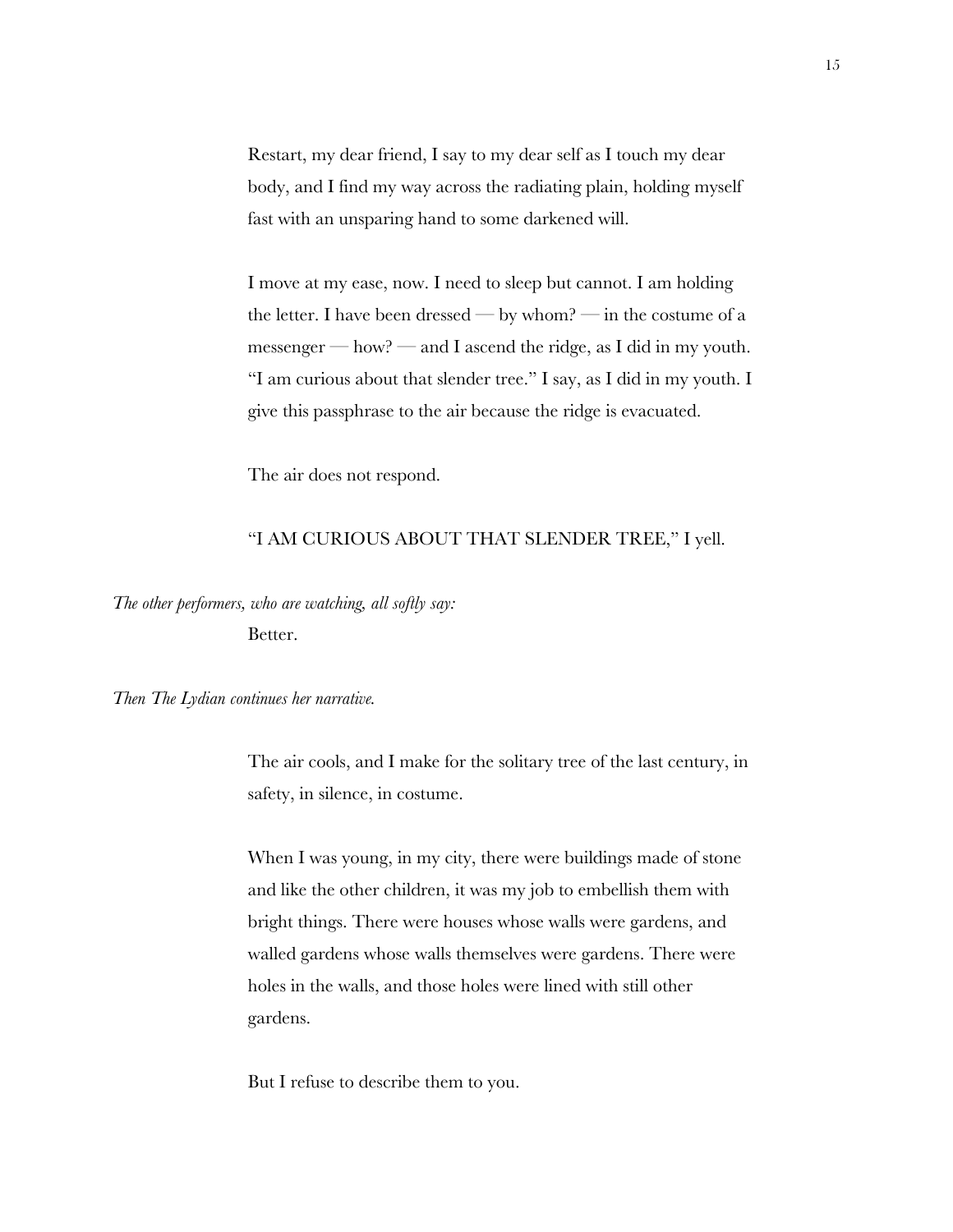Cover your face and put your mouth to the ground and be silent.

#### *The Lydian's speech transitions toward song, in the style of reciciativo.*

I tell you I will not describe the interior. Still you listen? I tell you I will do no soothing. Still you listen. I tell you to make no noise and you sit in silence. I ask you to accept me on any terms and you do. I tell you, *I am a feeling machine, just a machine for making feeling*. My name is Gale Parr. I am the Lydian Gale Parr. I come from a high walled city now gone to waste.

So many hours spent away from it, walking. So many hours spent returning. I am here on the high ridge above the valley. I am here in this tent of my own invention, a thing who listens.

I carried the message but could not read it. I carried the message but lost it before I learned to read. I carried the message but delivered it to the wrong hand. I carried the message but I destroyed it.

I found the living moved away from me. I found the dead became invisible to me. I could not find a way of dying so I went on living. I could not find a way of living so I chose to return home. I could not find my target so I did not shoot. I could not find my reverence for the errand so I did not fulfill it. I could not find my traveling clothes so I did not travel.

When I wore the costume of a messenger, of a sweet boy setting out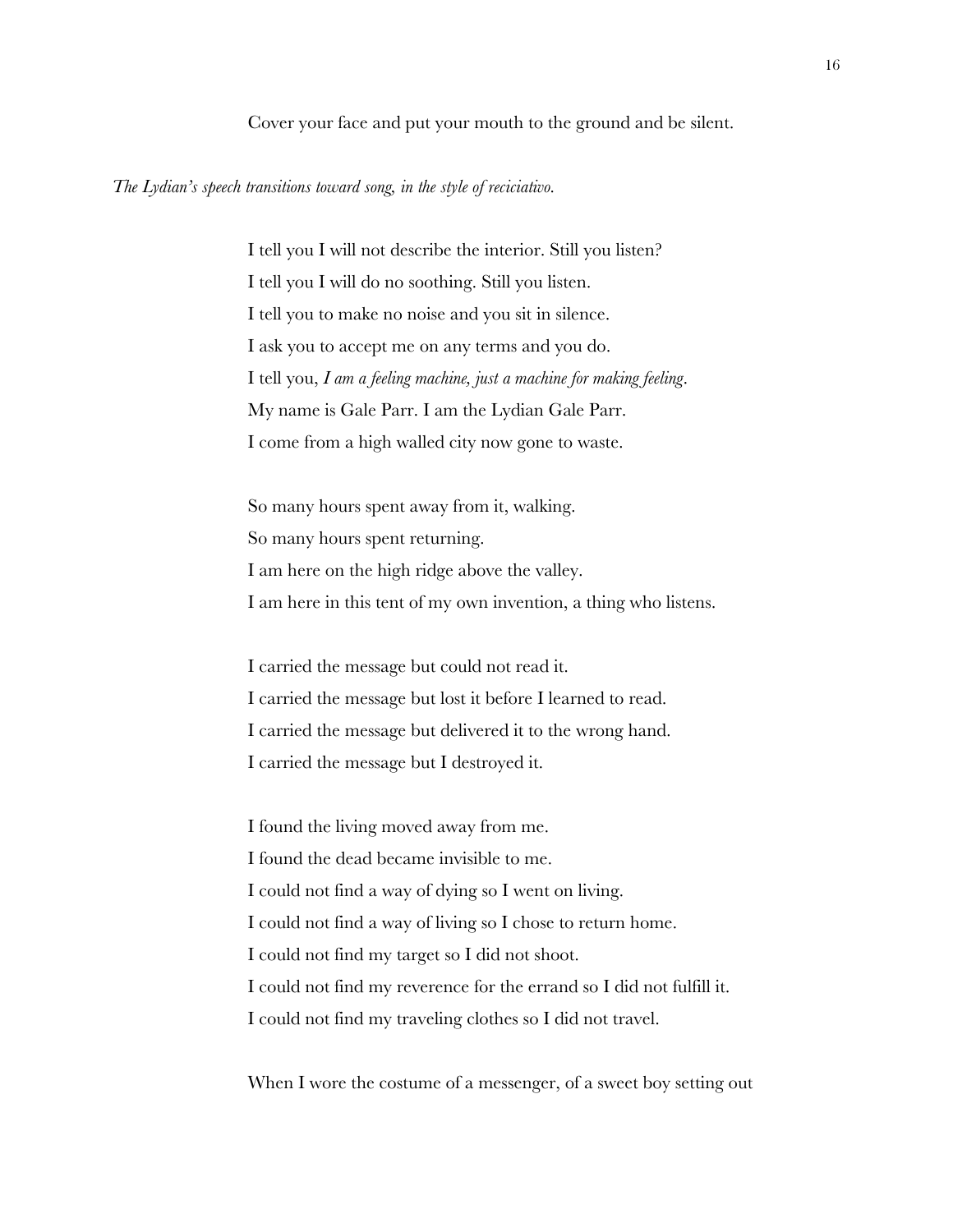on his errand: a blue of a bell a boy. O sweet boy, come on over, sings the air to the messenger. *Come on up to this high ridge. Come on up to this high ridge.* The distance stops gleaming. The city goes missing.

*A riddle. Sung differently, or spoken.*

I lose no direction because I am all lost. I am without all the old facings. I say all the ancient things but observe no protections. I crumble the moment I meet the air. *What am I?* 

And then one day I found I had returned to this emptied place. And I found it still hidden by its saving invention. *Ever since I left you*, I say to the city, *you are safe*.

*A dance is performed in a wheel pattern, with the Lydian Gale Parr at its center. This goes on for exactly four minutes, then arrests in a tableau framing the Lydian Gale Parr as if she embodies the allegorical figure of Virtues. From the center of the figure, she speaks about herself in the third person:*

> I want to be old, she said to me once. By which she meant, I want to be done with my errand. But I can see nothing, I told her. I can see nothing.

*THE LYDIAN GALE PARR convulses lightly and beautifully at the center of the wheel. It is her signature. The other dancers begin moving now in a dance of almost-sameness, a quivering moving image. This sameness dance goes on for a while. Then everything is taken away. Very noisy a/v junk invades the environment.*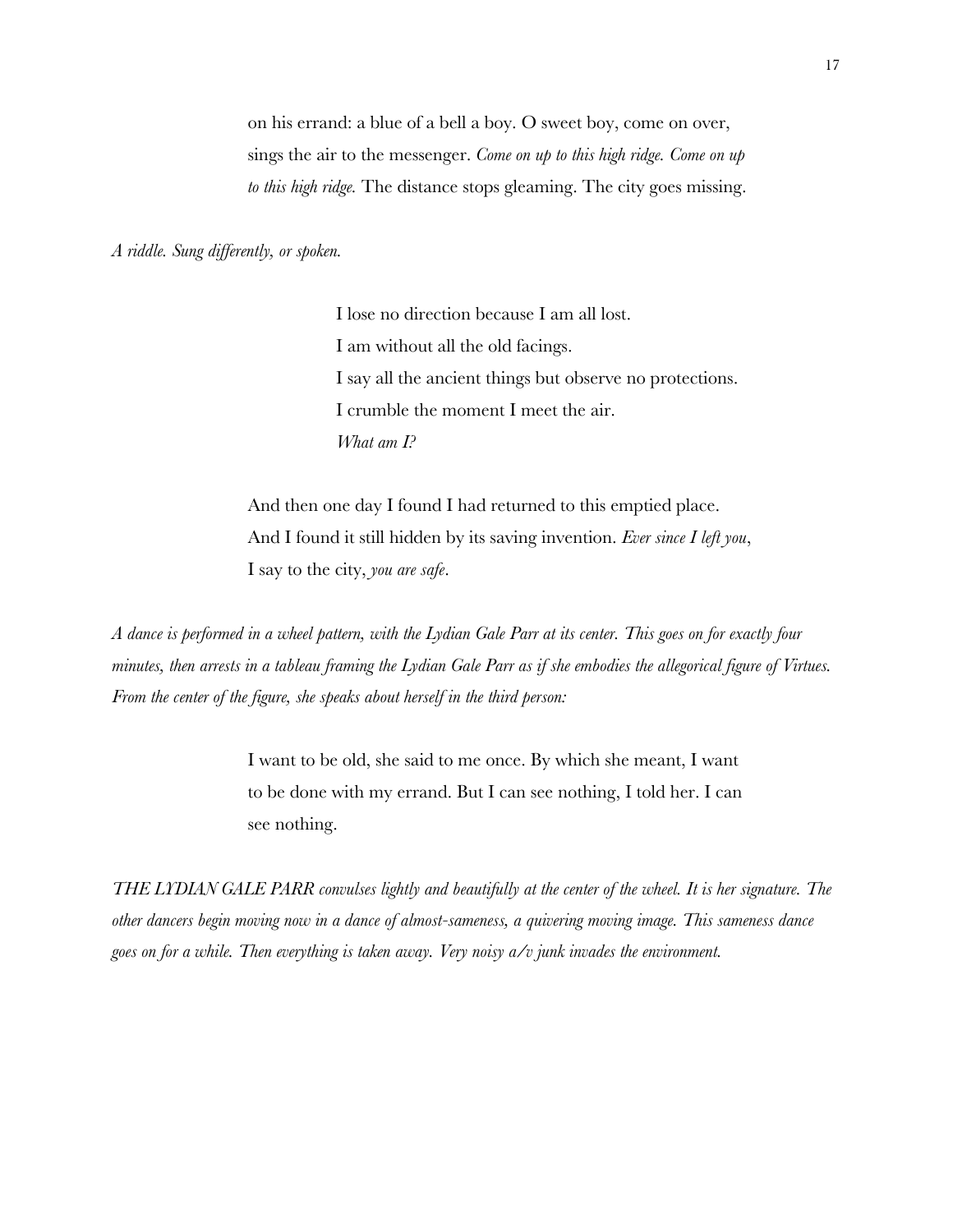# **PART FOUR: REPORTS**

(Underworld)

The assembled audience is taken down a staircase into a dark cabinet or chamber, or else the present space is transformed a way that conjures the sense of descent. Although it is insufficiently lit to discern this, the walls are densely covered in images. A few televisions are scattered around the space, and occasionally transmit the CORRESPONDENT's field dispatches. The NARRATOR's voice is disembodied and new to us, transmitted through some kind of intercom. The audience is led by the GUIDE, assisted by the MICRO-CHORUS (the now singing speakers of the letter in Part One), who sing continuously underneath the entire section, sometimes wordlessly.

MICRO-CHORUS sings these three words, using gestures to help communicate sense of the homonyms:

*hour/our/are*

# GUIDE:

The painting shows the wide arena of an ancient city, probably the remnant of an open air market. Smoke or perhaps clouds billow in the distance. In the middle of the image, a hand sprouts out of the ground, holding a letter.

*On the television, a reporter is reporting from a hurricane, while simultaneously showing the site of some unnamed atrocity to the viewer. Perhaps a kind of spare yodel of the micro-chorus counterpoints the scene. The Correspondent is a native of somewhere real or fictional in the Anglophone world that is neither America nor England.* 

#### CORRESPONDENT:

Even after hours of fruitless observation, the silence led me to believe the mystery of the missing child.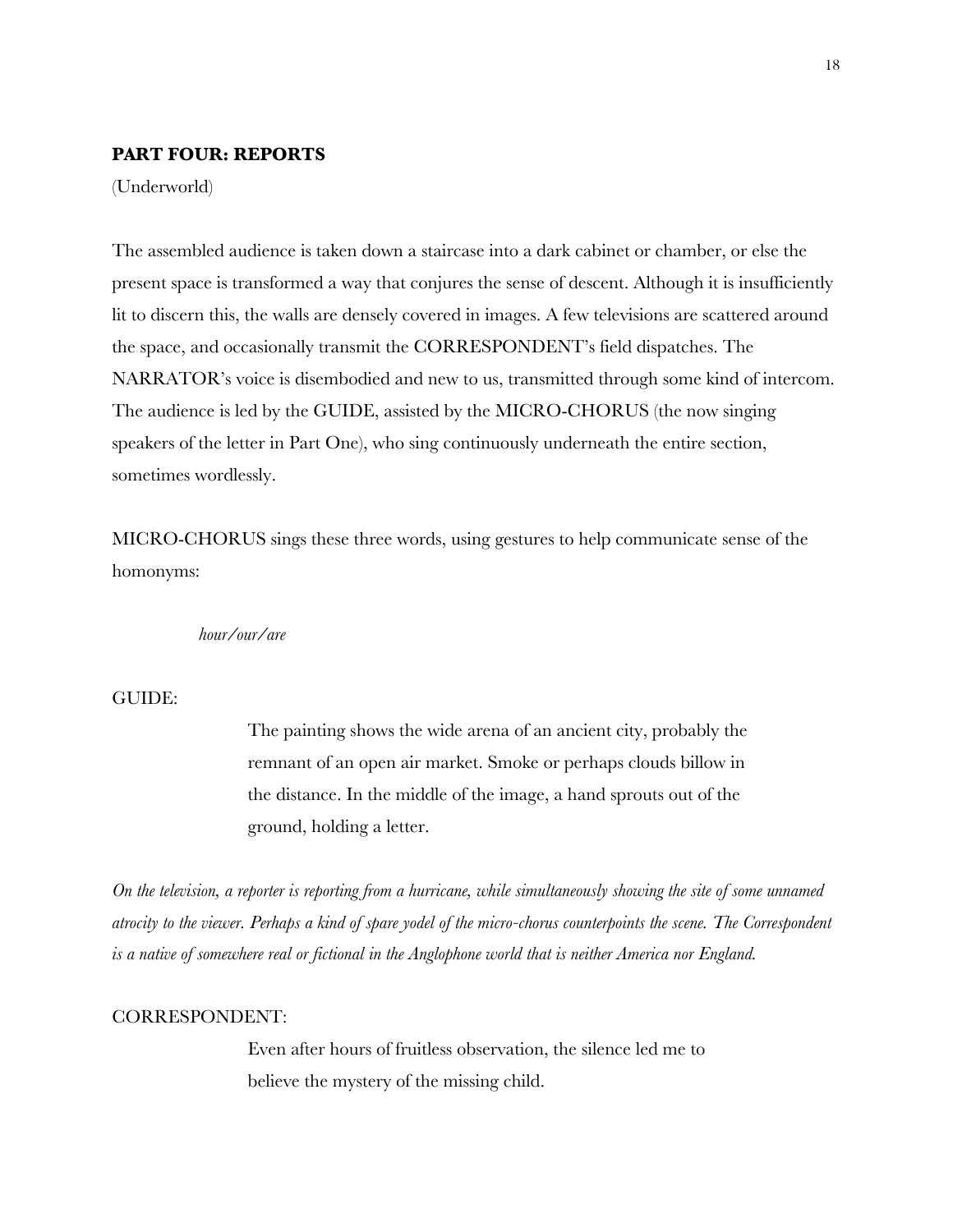During the ascent, I tried to forget what I had seen. When I emerged, the men averted their gaze.

The utopian meadow of my memory was a scatter of small items stretching across everyone's idea of heaven. Its upper heights are bleak. Its peaks are frequently covered with hail.

Rather than pursue, I had gone walking in the vast saddle terrain where the beast had wandered. I found my body difficult to control.

The meadows were filled with vestiges of tree nests. There was an area containing circles, the sulfurous and somewhat satanicappearing craters.

For several years after that I forfeited countless observations. Pretending I had nothing to do with the census, I stopped, and feigned feeding on thistle leaves.

#### MICRO-CHORUS (speaking):

Ever since I left you, you are safe.

#### NARRATOR:

A boat crosses a sea at night. An invisible voice tells the captain to call out across the water that the great god Pan has died. *The great god Pan is dead*, he calls into the darkness. Mourning cries carry across the water from some invisible shore and the wind comes up.

GUIDE (singing in the mode of *recicativo*)

*Images are painted directly onto the walls,*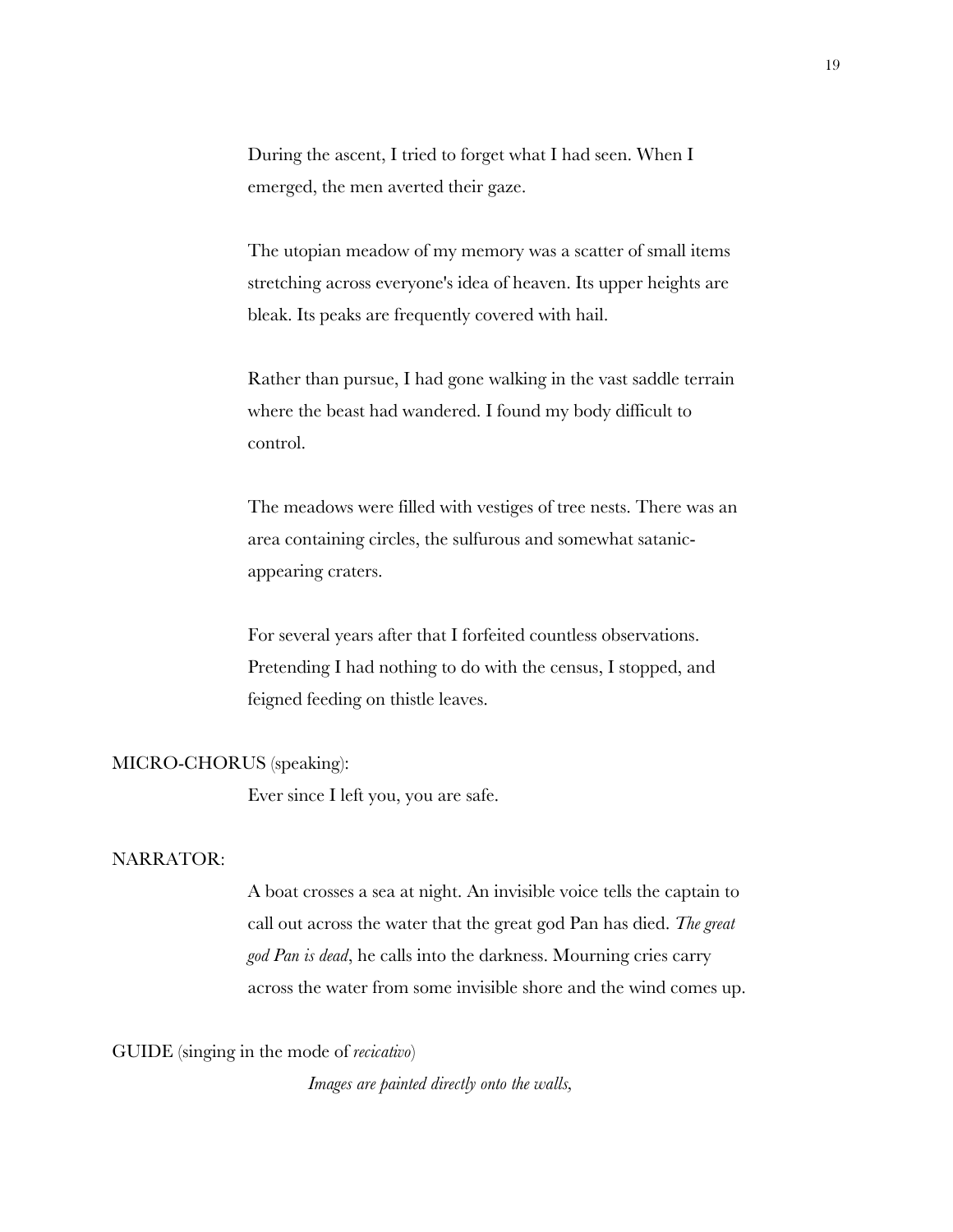*and cover the house. Earlier, pre-existing murals are appropriated in disproportionate ways. She leans against a rock or floats over a field. Grotesque figures loom, unsettlingly out of proportion with the landscape. Mountains cradle the oversized elbow of an unidentified girl. The forms sometimes stop and merge. Sometimes without transition they become violent, perverse, or superstitious. One image shows a naked man dismembering and eating his infant son. (A local story.) In the grand, central hall is an image of a fugitive figure carrying a letter. A goat, characteristically assumed to be male, stands with its back to us facing an ugly convocation. A slender tree obscures a scene too gruesome to report. We have chosen not to show the images.*

*We are greeted by speculation or the record of speculation. The name of the artist becomes a ventriloquism, a liberating identification.*

*I step now, softly, down these stairs. As if I am playing a piano, as in the local custom. Stepping down this scale with its sharp, unnatural fourth. Obviously, I am speaking of the Lydian mode.* 

*Bartok's short piano piece "In Lydian Mode" (or another, new composition in the Lydian mode) is played and the GUIDE and MICRO-CHORUS do a muted, gestural dance while the televisions play footage showing Leningrad under the siege. The playing of the music should be a physical event: put on a record, a tape, or play it on a keyboard.*

## NARRATOR:

A boat crosses a sea at night. What good will that do?

"*In Lydian Mode" is played again. The siege footage plays again but this time the GUIDE and MICRO-CHORUS are completely still.* 

## GUIDE: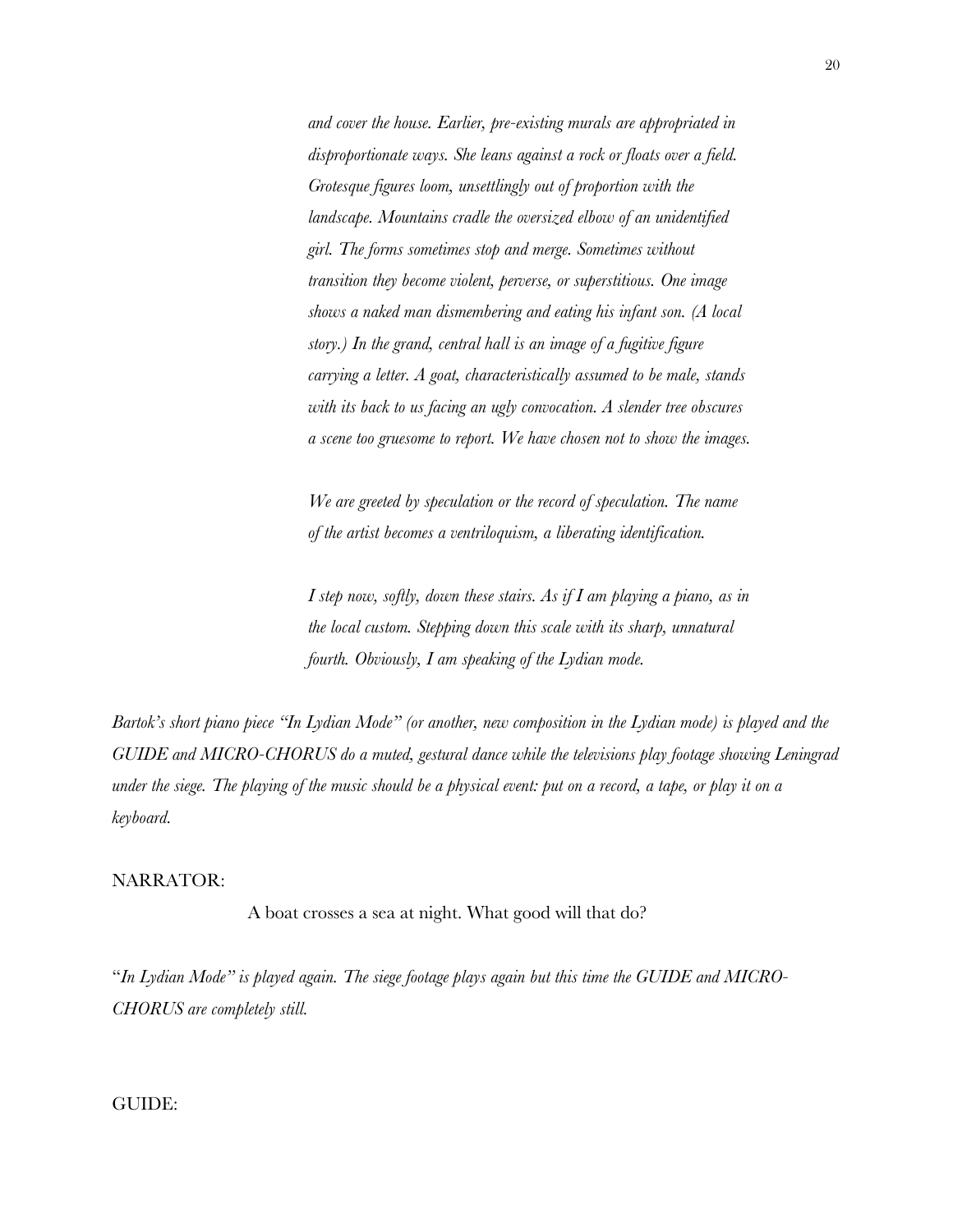Some days, you visualize an ancient city. Other times you prefer to think of a colony in space. An endless sentence, stretching from one to the other. Evidence of an eternal place in our bodies which delights in blood. You do not watch the images. What good would that do?

## NARRATOR:

A boat capsizes on a sea at night.

#### GUIDE:

We have chosen not to show you the images.

## CORRESPONDENT *(in wind and on television, as before)*:

Even in the latest hours of the city's plundering, I found I was capable of silence.

During the ascent, I tried to forget what I had seen. When I emerged, the men averted their gaze.

The utopian meadow of my memory was a scatter of broken objects strewn across the idea of real darkness.

Rather than pursue, we went walking in the valley beyond the old wall of my city. I found it was difficult to remain composed. The meadows were filled with the vestiges of old houses. There was an area containing circles, the sulfurous and somewhat satanicappearing craters of abandoned wells.

For several years after that I forfeited my right to vote. Pretending I had nothing to do with the census, I stopped working, and feigned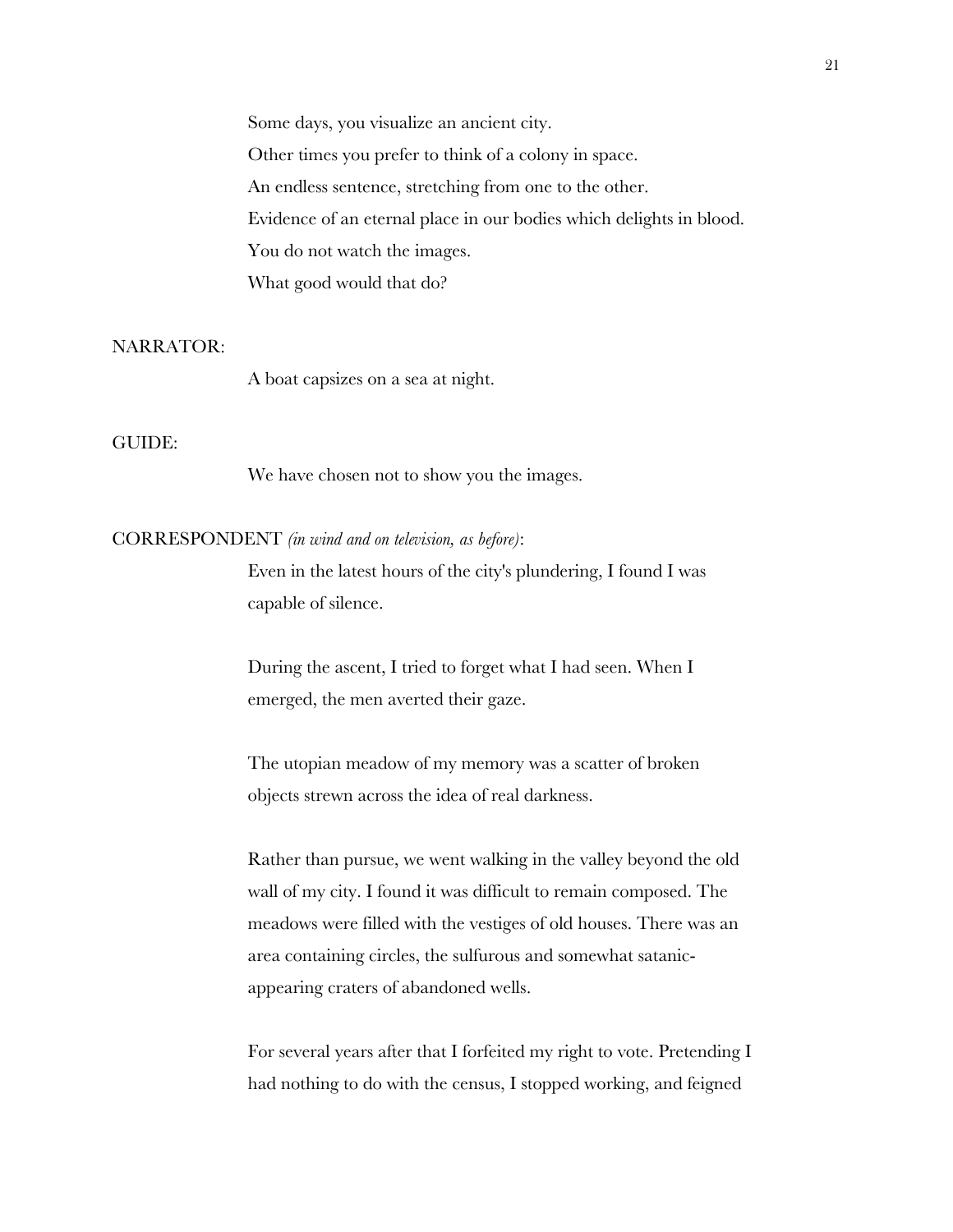mental collapse.

GUIDE *(holding the hand of someone in the audience)*:

Ever since I left you, you are safe.

*GUIDE reveals a large hyper-realistic painting as the MICRO-CHORUS continues to sing. In the image, a family convenes in a spacious gallery to sit for a photograph. The scene is of the early 21st century. In the bottom right corner, almost out of the frame, a photographer's apparatus is shown. The photographer is unseen except for a skeletal hand resting on the camera, index finger extended ambiguously both reaching toward the shutter and pointing at the scene. At the center of the group, a mother cradles a child who bears the artist's face, and whose gaze is transfixed by the ceiling's ornate chandelier.*

## MICRO-CHORUS:

*hover / over over / hover over / spoiler*

*GUIDE shows another image. In the foreground, the wreckage of a house, partially grown over by grass and weeds. A power plant's three smokestacks dominate the background. Visible where they once would have been obscured by a wall, their smoke uncannily aligns with the remnant structure, as if billowing in the immediate aftermath of the bomb.* 

MICRO CHORUS:

*grass / glass*

*REPORTER shows a serially photographed image of a skull cradled by a hand in slightly different positions.*

NARRATOR:

Ornament, firmament, continues. Into endless matter, dark or illuminated. Expands, rescinds, goes on.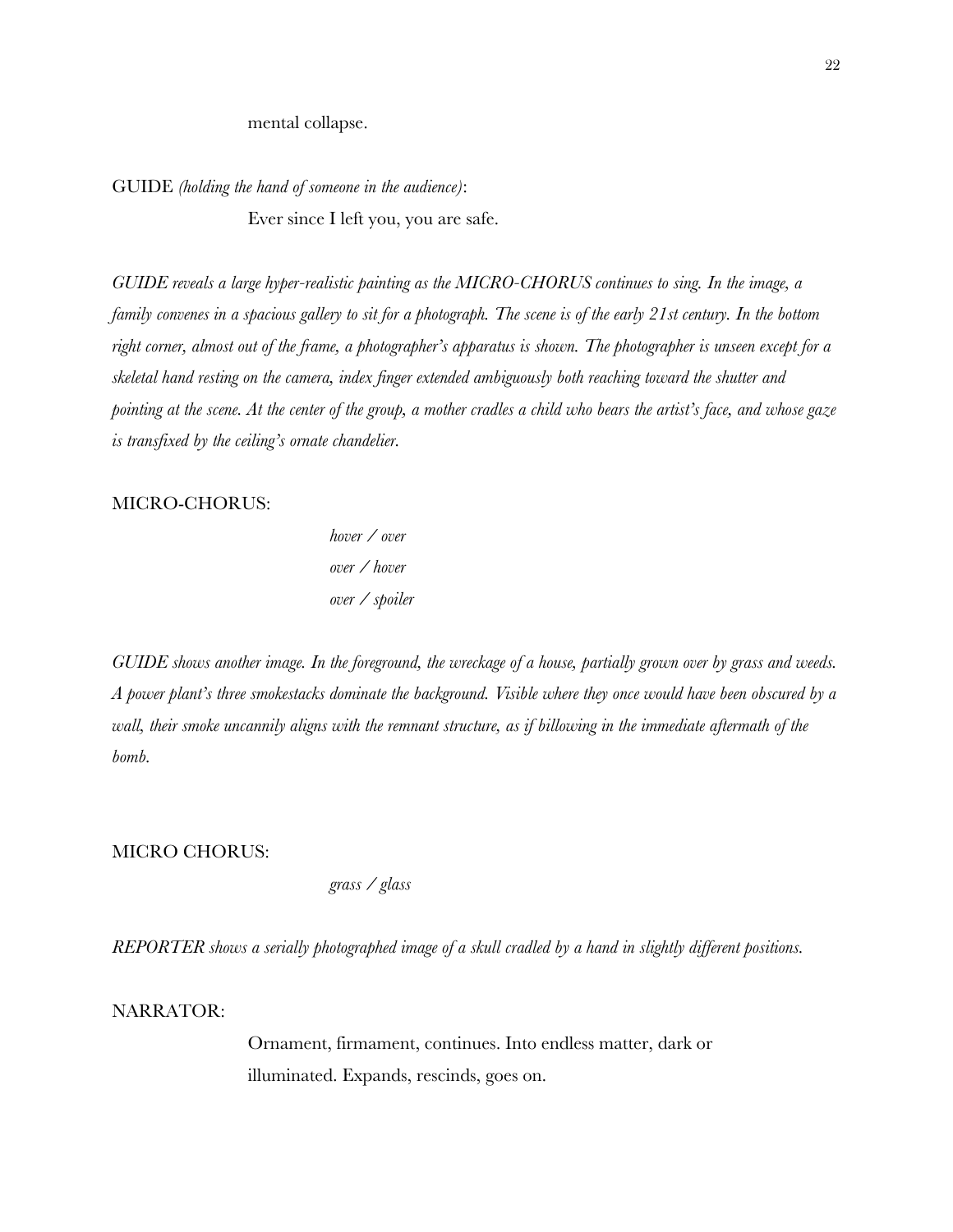*GUIDE sings, underscored by humming MICRO-CHORUS, who place their hands on the occipital ridge of each other's skulls and walk in a continuously moving knot or Möbius.* 

> *My fine grass home, come on over My fine grass home, come on over*

*Go aground, go in search of me Go aground, speak no more of me*

*My fine grass home, come on over My fine grass home, come on over*

*Go aground, go in search of me Go aground, speak no more of me*

*My fine grass home, come on over My fine grass home, come on over*

MICRO-CHORUS *(lying on the ground, speaking over the GUIDE's refrain):*

// If you dream of another lobe of the city where you are marooned and it is filled with dogs, you will experience misfortune.

GUIDE:

*// Come over*

## LETTER SPEAKERS:

// Unless the dogs are sleeping, which means you will give birth.

REPORTER:

*// Come over*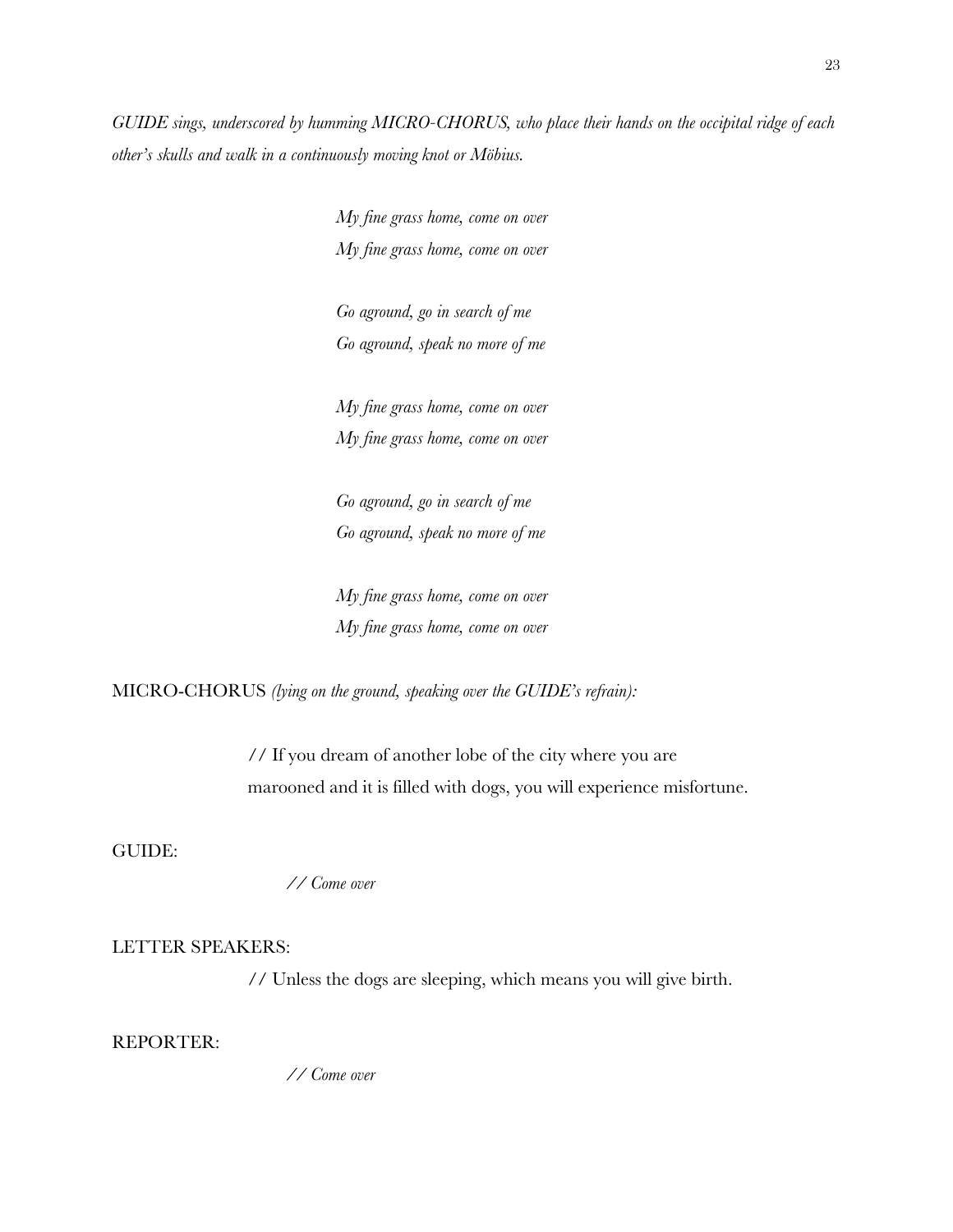# LETTER SPEAKERS:

// If you dream of another lobe of the city you are marooned in and its buildings are tall and made of stone, you must divest yourself of what you know best.

# REPORTER:

*// Come over*

# LETTER SPEAKERS:

// If you dream of another lobe of the city you are marooned in and its inhabitants have been slaughtered, it means you are blessed.

*Without transition, all three (as micro-chorus) sing a micro song that should feel starkly different (different key, tempo, mode) than the song that just ended. The song has only two words and lasts for only twenty seconds:* 

*salary / airily*

NARRATOR:

Micro-Chorus sings a micro song.

MICRO-CHORUS *(again, one step up)*: *salary / airily*

NARRATOR:

Micro-Chorus sings a micro song.

MICRO-CHORUS:

*airily / charity*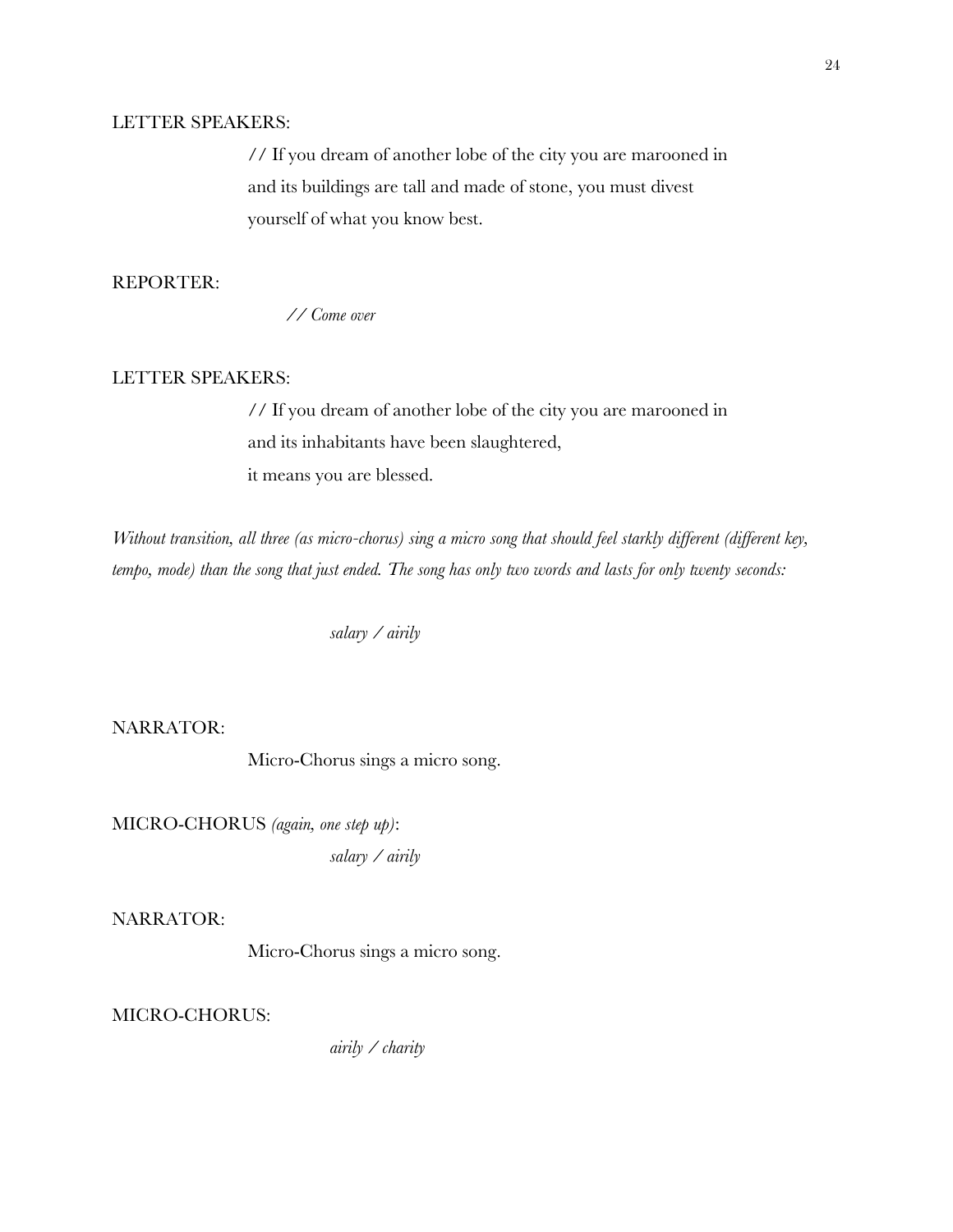#### CORRESPONDENT:

A boy yells through the wind to his mother, who is sick. It's windy, he yells but she does not wake up. It's w-w-w—w—-w-WINDY, he says, in an anachronistic time signature that attacks the lady who knows who she is, attacks and undoes her. This, like all other facts, is welcome.

## *Sound breaks off.*

*A television silently plays a long video of smoke billowing from a smokestack.*

## GUIDE *(Beatifically, accompanying herself with classical gesticulations)*:

If you overhear a conversation and cannot understand it, you will discover a hidden innocence. If you overhear a conversation and wish you could join it, you will discover a hidden need. If the place where you hear this conversation is filled with dogs, you will succumb to a hidden delusion. But if the dogs are sleeping, it means you are safe.

*SONG (sung by Guide and Micro-Chorus; this time with an aggressive layer of percussive rhythm)*

*hollow / allow*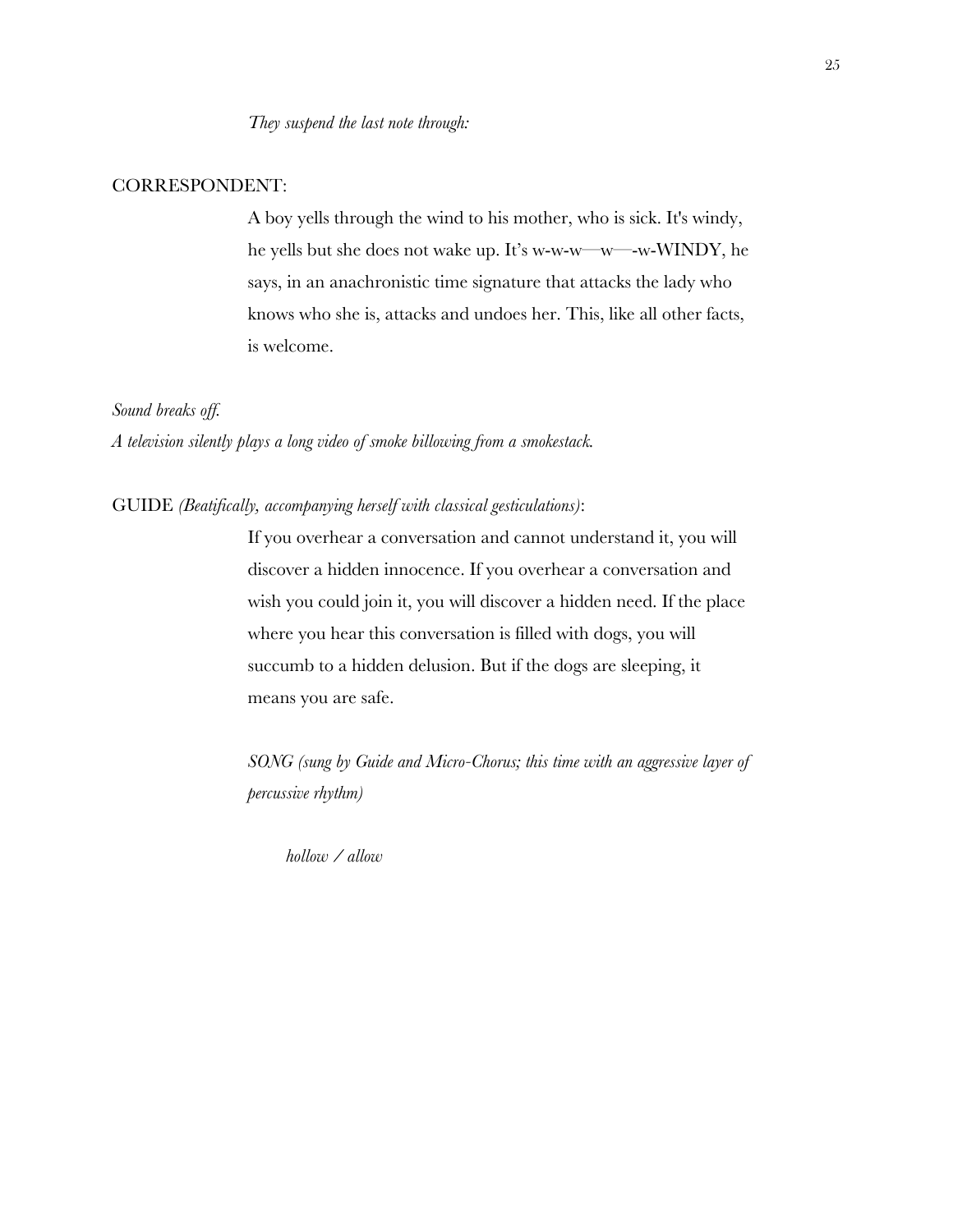# **PART FIVE: NARRATIVE OF THE LYDIAN GALE PARR (Chorus)**

*The space is again transformed or the audience is led beyond it, to a bridge in space. All performers are now THE LYDIAN GALE PARR, which should be made clear by their wearing her costume distributed between them. The narration, and the role of the Lydian, is traded off. Or more, this section of narration is spoken as if the Lydian's story is a common fund. Possibly this is sung instead of spoken, in a mode that lapses between recicative and song. If so, it might begin feeling like choral speech, and continue into song, and return to speech, in slow, vague transition.* 

> I went out of the city through a rough aperture in a high wall, holding a letter. I crossed the plain surrounding the city, filled by men laying siege. I carried our standard, as an emblem of safe passage. I went in search of the general who commanded the siege. I was to find the general, to give him this letter. When I reached his tent on the high ridge, I found he had gone. When I asked if I could wait for him, I was told he might not return. I was told he had been summoned to another, more important conflict. I went along the ridge in the direction he had travelled. I carried the letter in my hand. I followed in the general's path. I passed cities under siege but did not find him laying it. I passed battles underway but could not find him waging it. I passed a famine underway but did not find him suffering it. I passed a harvest underway but did not find him reaping it. I was taken captive but then released. I was arrested but then escaped. I lied and I was punished. I told a half truth and was set free. I offered myself for sale. Might have traded myself for something lustrous.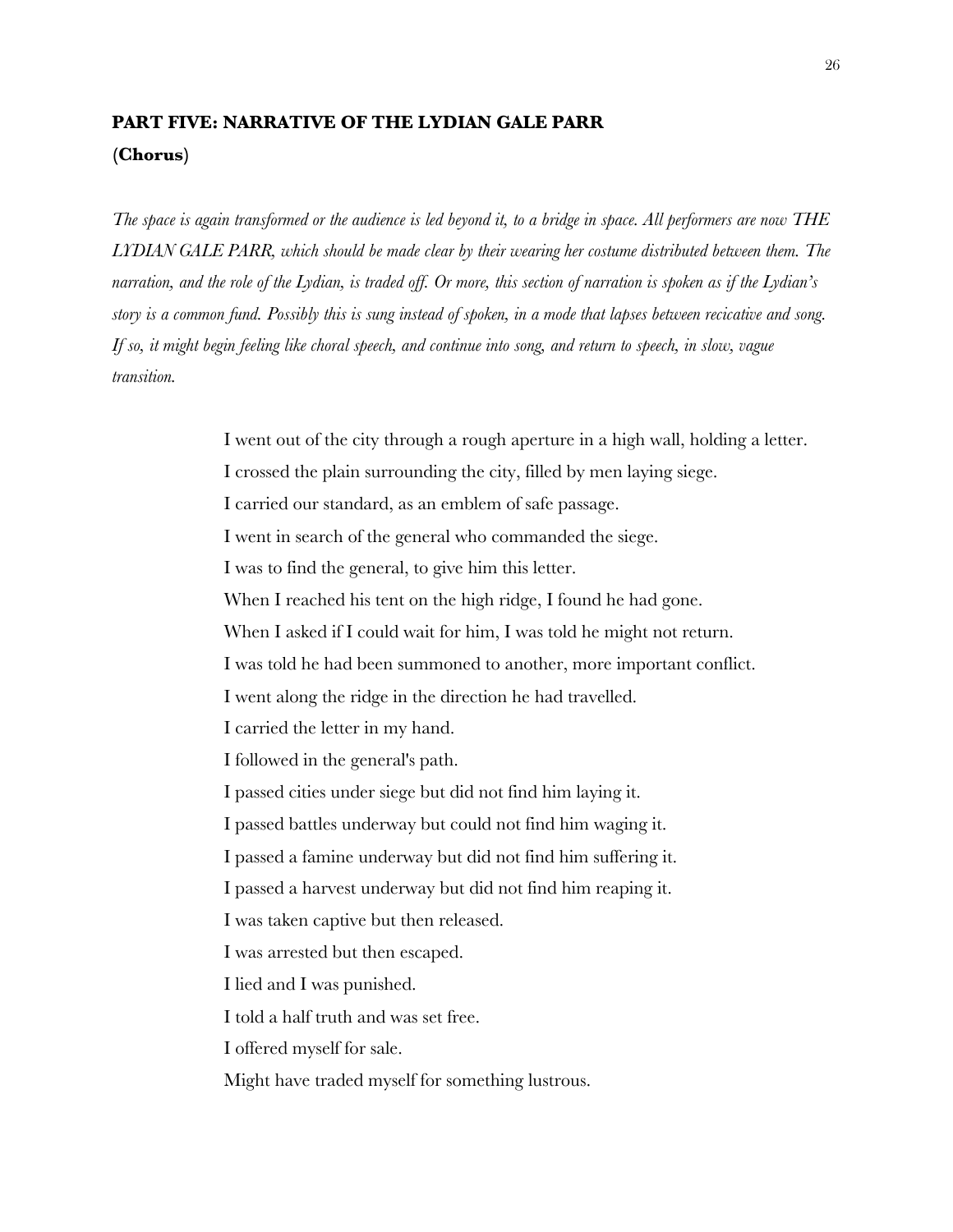Might have cast a more-than-usual level of radiance.

I followed the news of the general whenever I heard it.

I followed and followed it.

I followed the news even when it was disgusting.

I followed the news even when it was incredible.

I followed the news even when it was intolerable.

I followed news of the general even when it sickened me.

I followed news of the general even when it enraged me.

I followed news of the general beyond the compass of my region.

I followed news of the general beyond the limits of my pages.

I followed news of the general beyond the edges of my narrative.

I refused to stop.

I refused my forms and ceremonies.

I felt contempt for my errand but still wanted to behold it.

I felt pity for my letter but still wanted to understand it.

I felt adoration for my body but still wanted to deliver it.

It led me onwards until I reached a sea.

It led me up the coast until I found a city.

I found a train and hid in it.

I found a bus and hijacked it.

I found a ship and paid to board it.

I held the emblem of safe passage in one hand and the letter in the other.

I was taken to a city of drills and rigs but could not find the general there.

The power went out and the lights went off so I did not stay.

I was taken to an island parched and crowded but could not find the general there.

I was taken to a port city.

It was a city I had dreamed of.

A virus was ravaging it so I did not enter.

I stood outside its walls, turning away.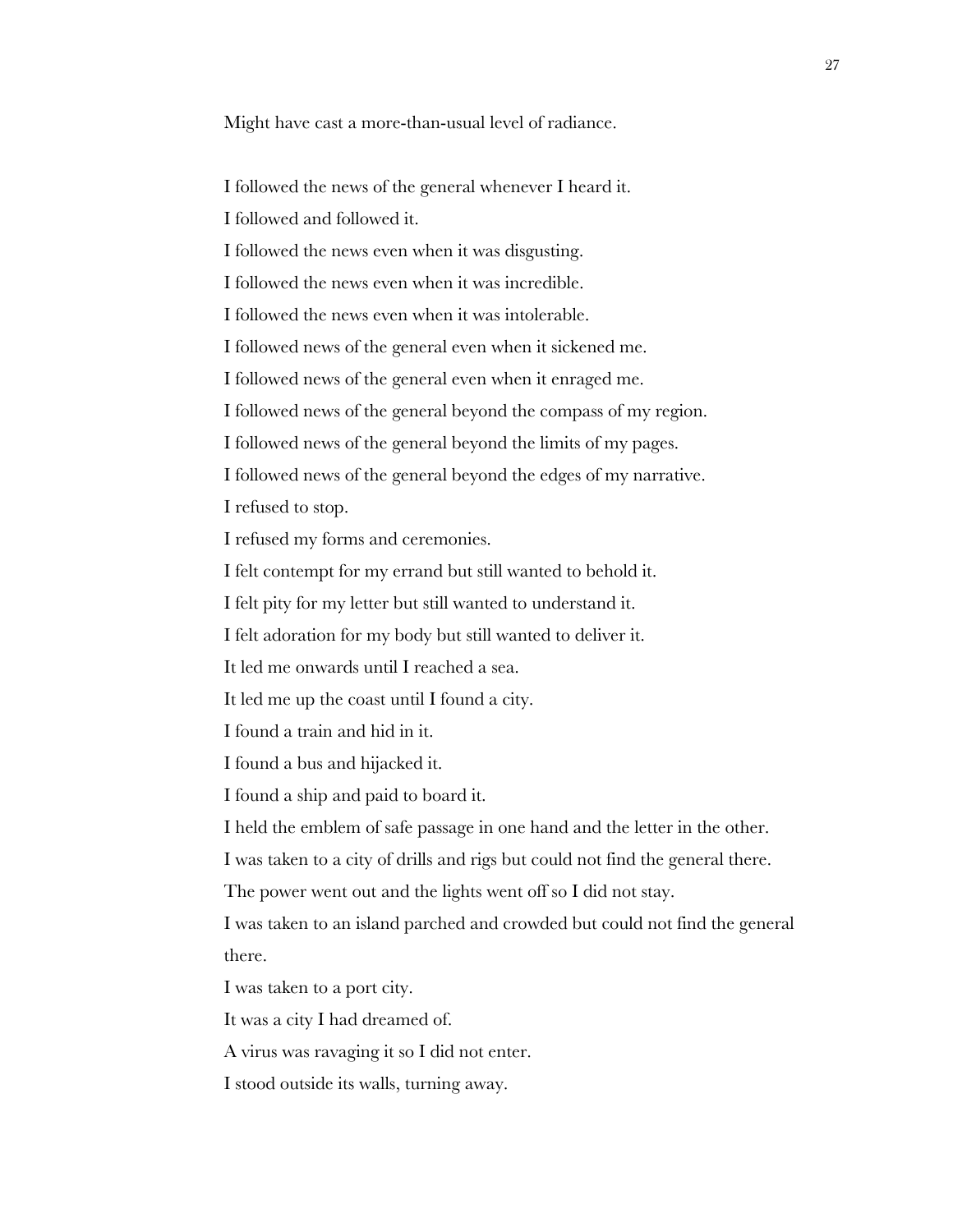I was told the general was dying there.

I was told the people were dying there.

I felt no compassion for the general so I did not cry.

I felt no pity for these strangers so I skulked away.

I hid on a container ship.

The ship left the port.

The port gave way to flat, grey water.

I looked around my hiding place.

I found others hiding.

I found junk to be sold.

I found trash to burnt in other, poorer places.

But we had air breathe. We had water to drink. We had our solidarity. We had our hands. With unsparing hands, each held the other. Holding, we waited. Waiting, we crossed the water to a new port city.

# [INSERT MIGRANCY]

[I went very far, but eventually I left them. ]

I left.

I took a car.

I took a plane.

I looked for sprawling places.

I climbed hills in search of armies but found only streams of lighted roads and houses.

I climbed trees in search of hiding holes but saw only plastic bags waving from branches.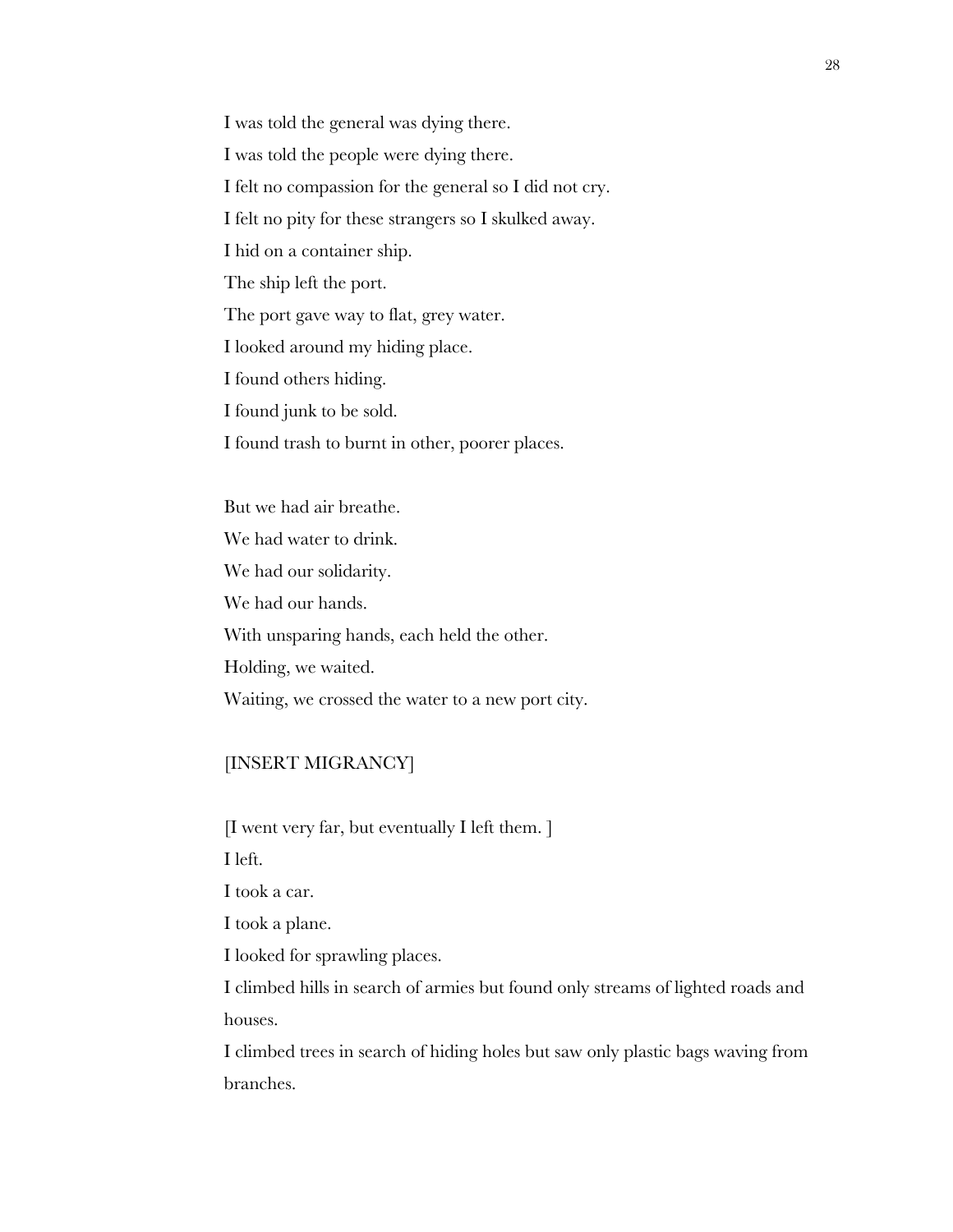I found a massive city and within that city another city perched in its rooftop and climbed to that rooftop but found only a clutter of antennae.

I made a shelter from the wires.

I built a radio and listened.

I built a television and watched.

I saw news of a bankrupt city but the general was not in it.

I saw news of a rioting city but knew the general would not believe it.

I saw news of a flooded city but no one spoke the general's name.

I saw a show about cities under siege, but it did not mention my own.

I saw a show about ancient city walls, but heard no mention of my own.

I lay down within the thicket of antennae.

I lay down in the silence.

I lay down but felt no weight.

I offered myself for sale, but drew no price.

Then I opened the letter.

—and I drew my white fingers slowly, purely, freely across it,

—and left it flying from an antenna and climbed down away from there.

I see it now, tethered to an antenna: The flag of my country. Put my skull to the ground, cover my face. Do you see me lying down now? Can you see that I am lying down? I am lying down now. I dream I am marooned in another lobe of this city, still holding the letter.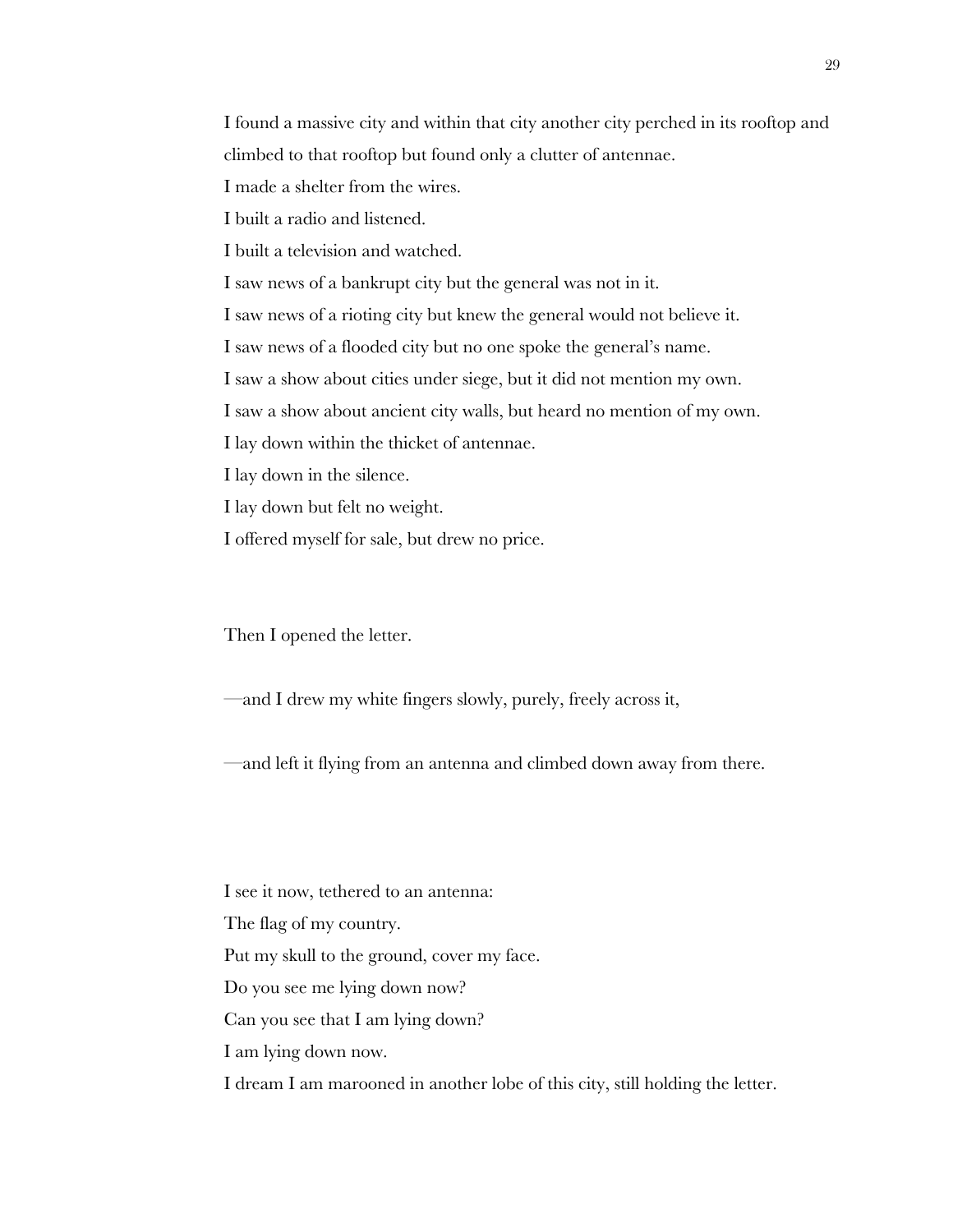The buildings are tall and made of stone. Behind all the doors are folded sleeping cats. In all the windows are sleeping cats. On all the doormats are sleeping cats. I touch one through the window. It moves as if I am touching it though I am not. I imagine I can touch it. It moves as if it can feel my hand. Is it my hand mind or my finger mind that can touch it? I dream I am looking up again. Looking up at casement windows that open out. A face shows but when I climb up to meet it I find no one there.

Let me see you. Let me look at the world you envision. Let me see your spectacular violence.

I dream an ancient, high-walled city under excavation by archeologists. Its streets are a scatter of everyone's idea of artifact. Its shape is a composite of everyone's idea of origin. It smells like sweat. I know it is the general's city and so I join the digging. A face shows in a fragment of bowl, but it is not his. A face shows in a mosaic floor, but it is not his. A face shows in the lay of pipes, but it is not his. I turn my hand to my face. I turn from woman to man. I turn from man to soldier. I turn from soldier to civilian. I turn from civilian to consoler. I turn from consoler to violator.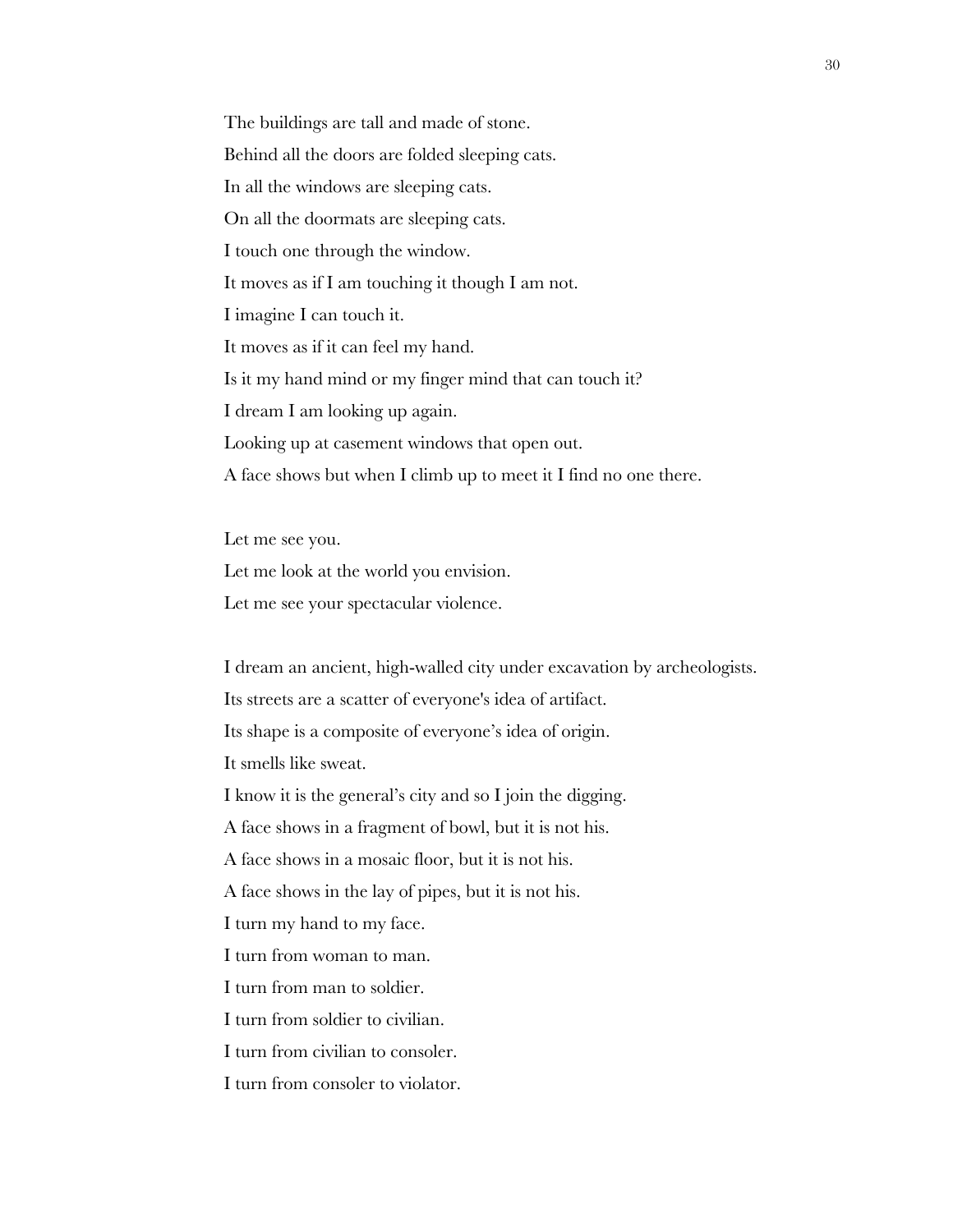I turn from violator to failure.

I turn from failure to apology.

I turn from apology to sneer.

I turn from one who sneers to one who laughs.

I turn from one who laughs to one who hesitates.

I turn from one who hesitates to one who waits.

I wait.

I feel a dissipation.

I feel the loss of my errand, of my focus.

I feel the loss of my attention.

I am inattentive.

I am in division.

I am in solution.

I am in confusion.

I become a cloud.

I turn from water to cloud.

I am a cloud.

I gather like a cloud, now.

I turn over as a cloud now, hanging and gathering.

I turn in vaguely lustrous folds around your window.

I hang in vaguely lustrous folds around your book, around your body.

I hang low, obscuring your television and your computer.

I obscure your energy.

I hang close to the walls that enclose you.

I hang close to the door by which you entered.

Then without transition, I go out from the frame of your vision.

Going diachronically away from you now.

Going before and behind you.

I can't know how.

I can't know why.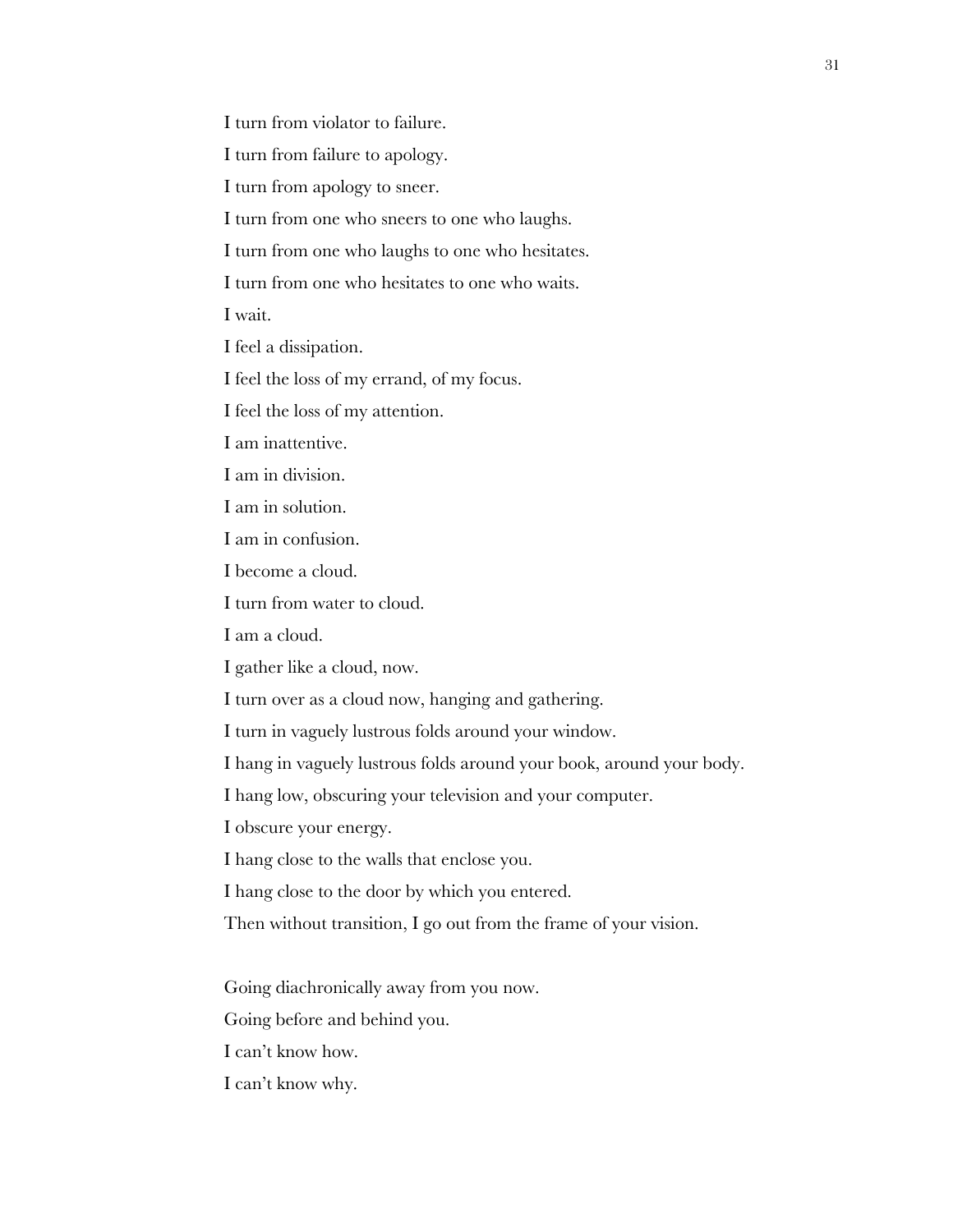For I do not hope to know you. For I cannot choose you for this story. For I cannot claim you for this ending. For I don't know where you are facing. Or what you are seeing. I can't know what you are feeling. Or if you are resting. Or if you are looking. Or if you are inviting. Or if you have been calling for me.

# **CODA**

*A song is sung by the micro chorus. They continue to perform the "wait, wait" refrain when the Guide begins speaking. The other performers contribute to a choreographic room, or to a layer of rhythmic underscore of snapping, clapping, or clicking. Everyone faintly recapitulates the dance of almost-sameness, this time more expansively and elegantly.*

I was in the air, turning away

I was in the air, turning away Turning away, turning away I was in the air, turning away Turning away, turning away

I identify my unsparing hand, turning away, turning away I will enterprise with my unsparing hand turning away, turning away

I want to play a part. // I want to behold it.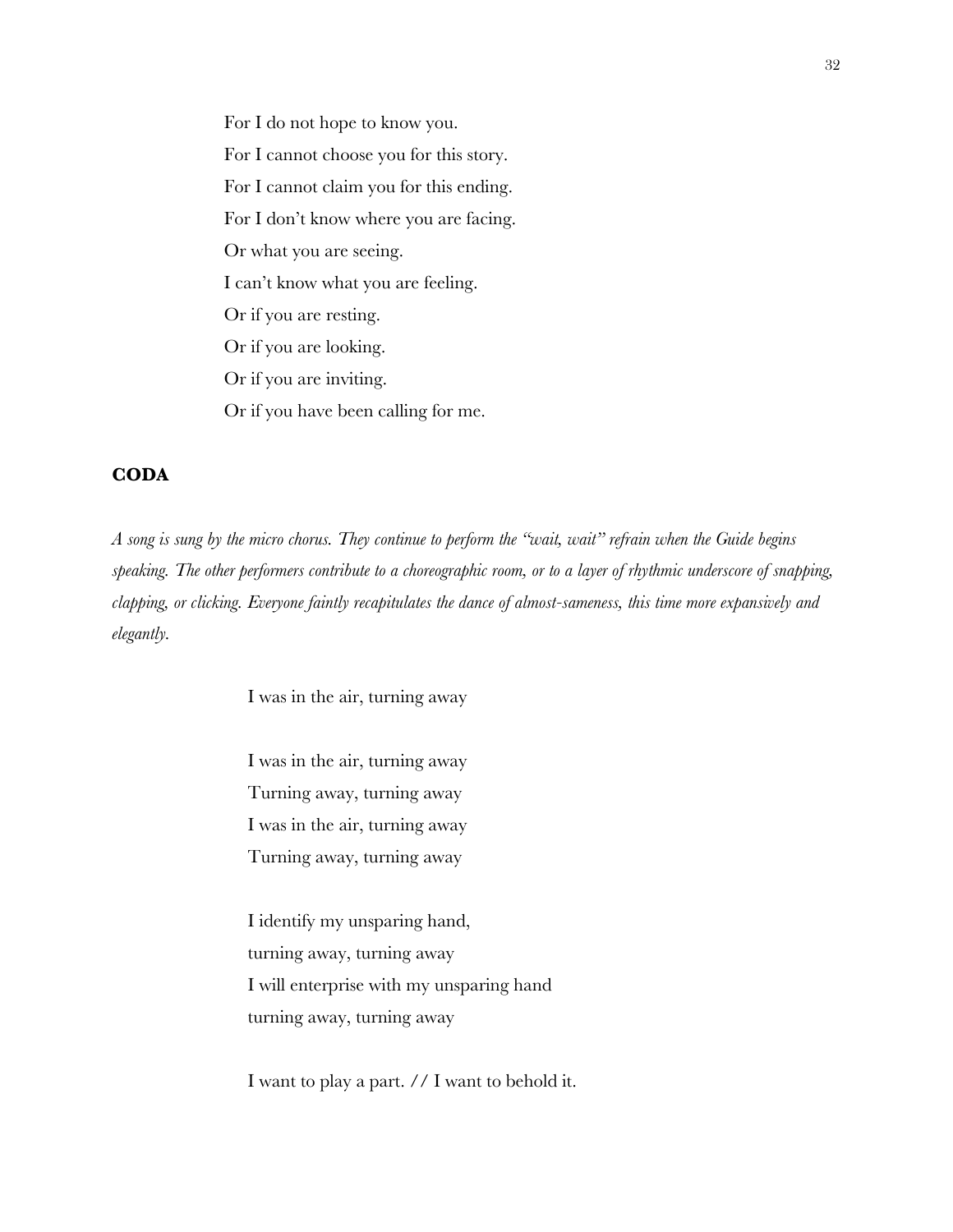I want my forms and ceremonies. // I want to behold it. I want to behold it. // I want to lay down under it. I want to behold it. // I want to lay down under it.

Wait, wait

GUIDE: // I want to be old, she said to me once.

## Wait, wait

#### GUIDE:

// By which she meant, I want to be done with my errand.

Wait, wait

#### GUIDE:

// But I can see nothing, I told her.

#### Wait, wait

## GUIDE:

// I can see nothing.

Wait, wait.

## GUIDE:

// If you dream of another lobe of the city in which you are marooned, and its lights obscure the firmament, it means you are homeless.

Wait, wait.

#### GUIDE:

// If you dream of another lobe of the city in which you are marooned and its residents turn to each other with love, it means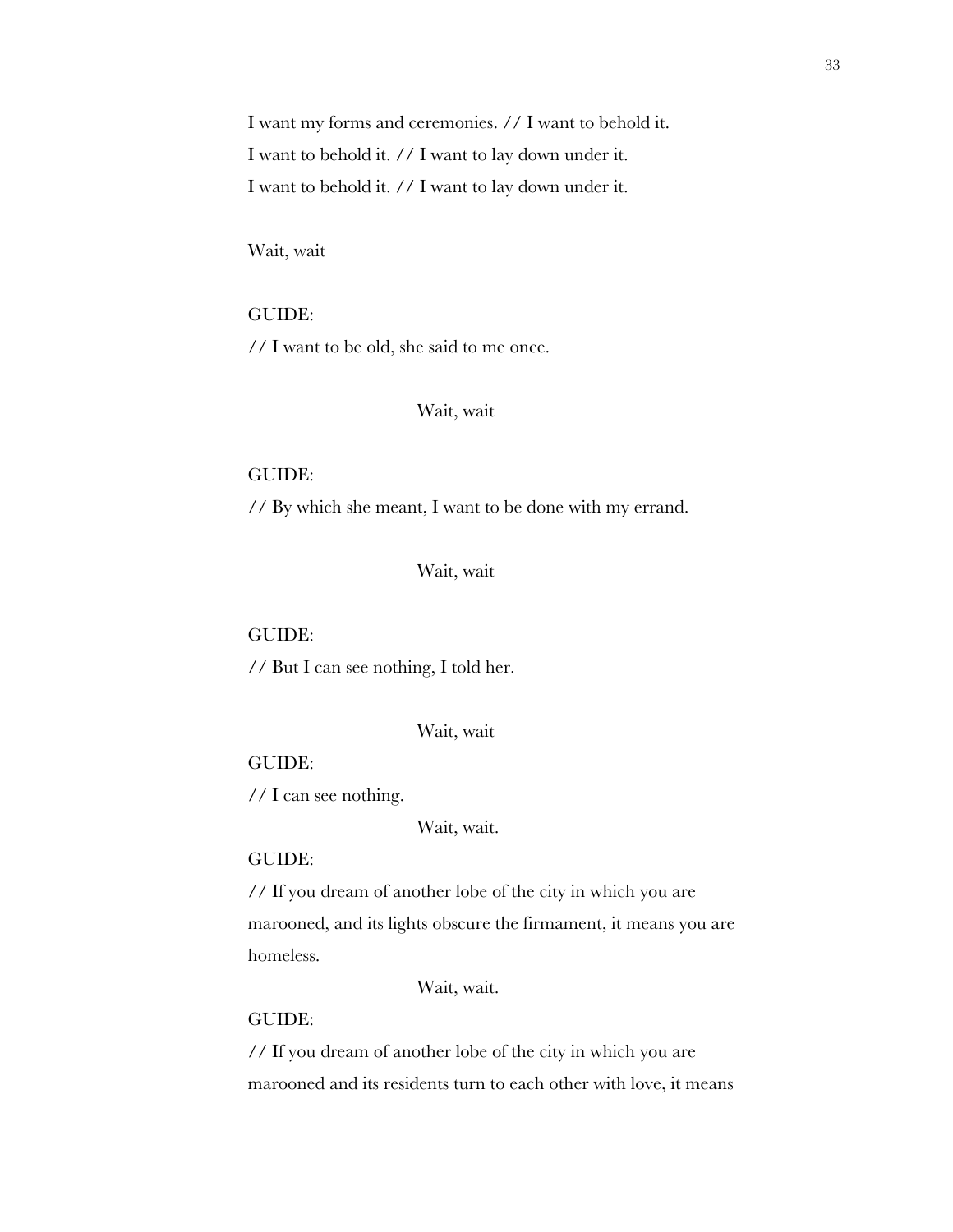you are pregnant.

Wait, wait.

#### GUIDE:

// If you dream of another lobe of the city in which you are marooned, and it is empty, it means you have started again. Wait, wait.

#### THE LYDIAN GALE PARR *(a riddle)*:

I lose no direction because I am all lost. I am without all the old facings. I say all the ancient things but observe no protections. I crumble the moment I meet the air. What am I?

*Guide summons some kind of energy. A/V sound junk fills the room. Super junk environment increases itself. The sound turns into a signal test beep and the sky is covered with color bars like the beginning of a VHS tape. Pause. Adjust the color until it is black and white. The beep continues.* 

## GUIDE:

Dear author,

#### LYDIAN GALE PARR:

 $-$  says our guide, on our behalf  $-$ 

#### GUIDE:

Leave me alone.

*Guide covers one eye and one ear and holds the center of the room. Music, and an elegant final dance of almost-stills as each member of the audience is ushered wordlessly out of the room, during which ushering they are wordlessly given a wordless picture book of the Lydian Gale Parr's travels and as much tenderness as they will permit.*